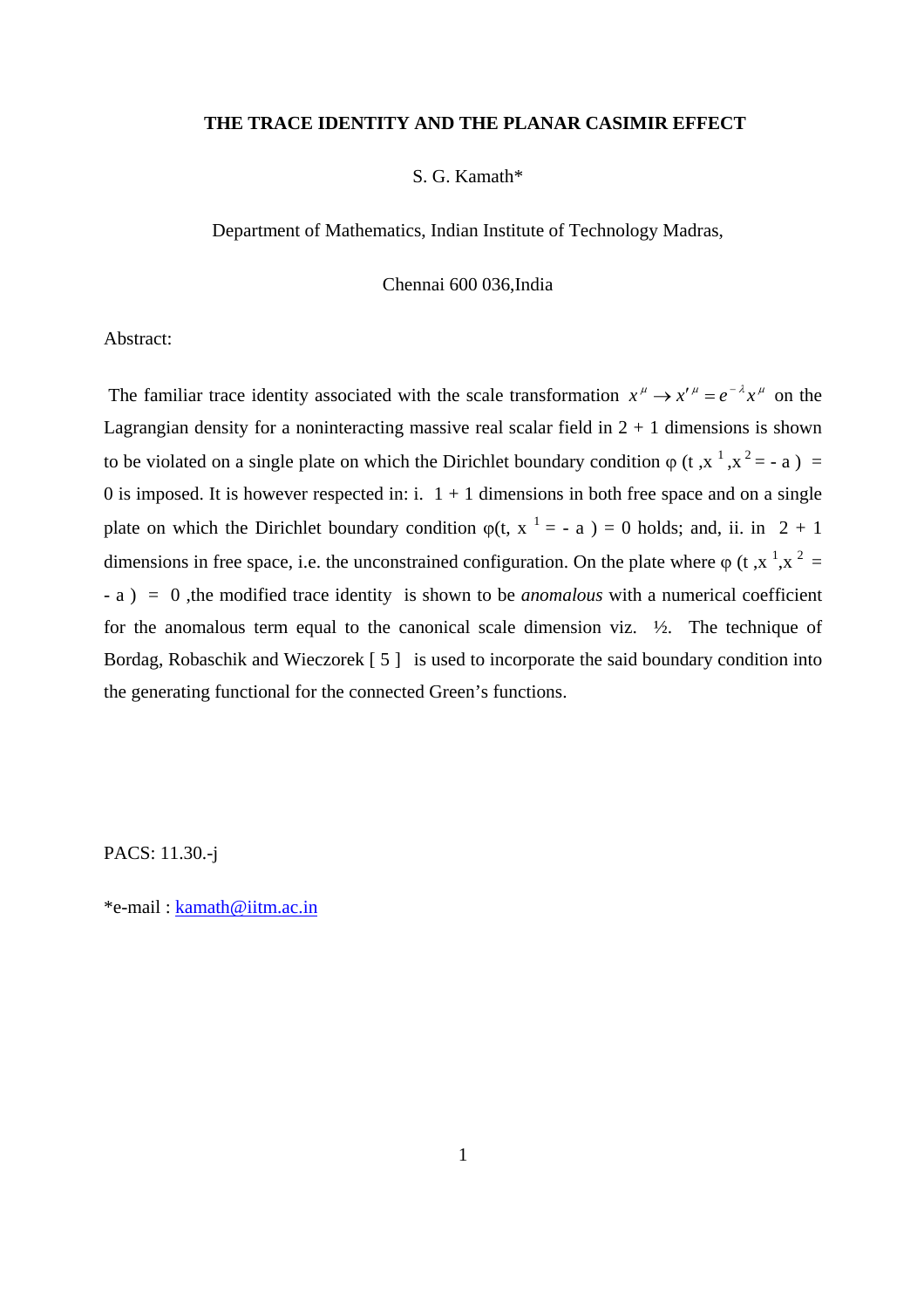### **1.Introduction**

The Casimir energy [1] of quantized fields has been conventionally defined as a difference in zero-point energy. In other words, if E  $_0$  [ $\partial \Gamma$ ] represents the zero-point energy in the presence of boundaries and E  $_0$  [ 0 ] that without boundaries, then the Casimir energy is formally defined as

$$
E_{\text{vac}}\left[\partial\Gamma\right] = E_0\left[\partial\Gamma\right] - E_0\left[0\right] \tag{1}
$$

In terms of the energy – momentum tensor  $\hat{\Theta}^{\mu\nu}$  (1) rewrites as [2] the volume integral of

$$
\Theta^{\mu\nu}_{\nu ac} [\partial \Gamma] = \langle 0 | \hat{\Theta}^{\mu\nu} | 0 \rangle_{\partial \Gamma} - \langle 0 | \hat{\Theta}^{\mu\nu} | 0 \rangle_{0}
$$
 (2)

with  $\mu = v = 0$ . Thus the measurable energy density of the vacuum would be defined as the difference between that in the constrained field configuration and the one corresponding to the unconstrained field. Of especial relevance to this paper is the fact that  $\Theta_{vac}^{\mu\nu} [\partial \Gamma]$  can be expressed in terms of the field propagators.

To take this connection further and to elaborate further below on the motivation of this paper we recall that the trace identity associated with the massless free real scalar field Lagrangian density in 3 + 1 dimensions,  $L = \frac{1}{2}$ 2  $L = \frac{1}{2} \partial^{\nu} \phi \, \partial_{\nu} \phi$ , is given by [3]

$$
g_{\mu\nu}\Gamma^{\mu\nu}(y;x,z) + i d\left(\delta^{(4)}(y-x) + \delta^{(4)}(y-z)\right)G(x,z) = 0
$$
 (3)

with the canonical scale dimension  $d = 1$ ; G  $(x, z)$  and  $\Gamma^{\mu\nu}(y; x, z)$  being the connected T<sup>\*</sup>ordered products  $\langle 0 | T^* (\phi(x) \phi(z)) | 0 \rangle_c$  and  $\langle 0 | T^* (\hat{\Theta}^{\mu\nu}(y) \phi(x) \phi(z)) | 0 \rangle_c$  respectively. To get our point across below we have temporarily chosen to side-step the formal derivation of eq.(3); a somewhat more detailed discussion using the methods of Coleman and Jackiw [3] will be presented later in the paper.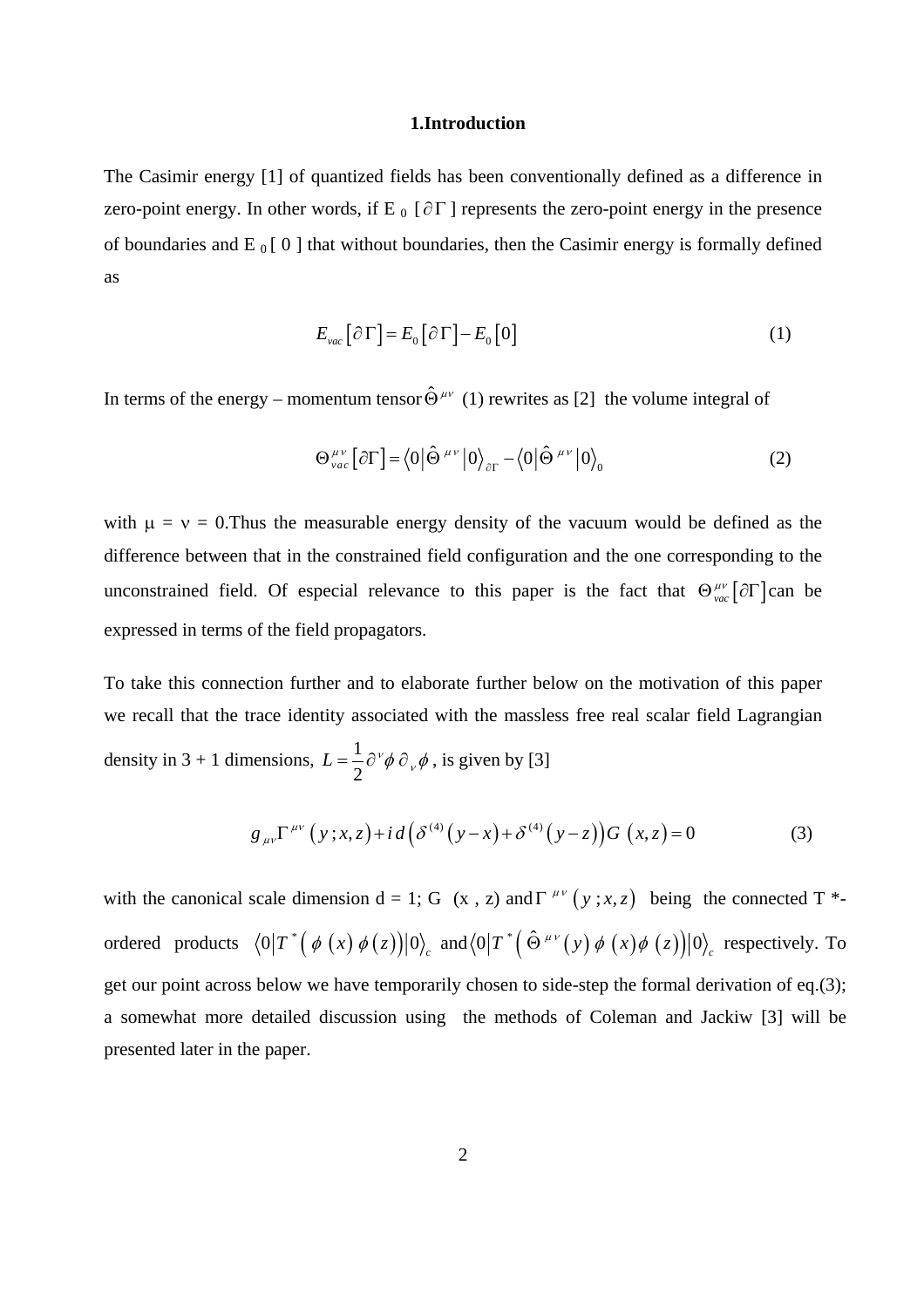Let us now motivate the work reported here: Labelling the two terms in eq.(3) by I and J respectively it is now natural to ask if in the light of  $\Theta_{\text{vac}}^{\mu\nu} [\partial \Gamma]$  being non-zero, would

$$
I_{vac} \left[ \partial \Gamma \right] = I \left[ \partial \Gamma \right] - I \left[ 0 \right] \tag{4a}
$$

also be non-zero? By (3), this difference should now be the negative of

$$
J_{vac} [\partial \Gamma] = J [\partial \Gamma] - J [0]
$$
 (4b)

with the first and second terms on the r.h.s. of eqs.(4) being the corresponding Green's functions in the constrained and unconstrained field configurations respectively, the Dirac  $\delta$  - function being included under the label J .With the Lagrangian for the noninteracting massive real scalar field given in eq.(6) below as our model we report herein that the trace identity

$$
g_{\mu\nu}\Gamma^{\mu\nu}(y;x,z) + id\{\delta^{(3)}(y-x) + \delta^{(3)}(y-z)\}G(x,z) = \Delta(y:x,z)
$$
(5)

is not preserved in  $2 + 1$  dimensions (wherein  $d = \frac{1}{2}$ ); or, to make our point, while (5) holds in the unconstrained configuration ,it does not in the constrained version – see eq.(54) below - the latter differing from the former by the introduction of a single plate on which the Dirichlet boundary condition  $\phi$  (t, x<sup>1</sup>, x<sup>2</sup> = - a) = 0 is imposed. In contrast however, with the same model Lagrangian as in (6) below but in  $1 + 1$  dimensions wherein  $d = 0$ , the corresponding version of (5), namely

$$
g_{\mu\nu}\Gamma^{\mu\nu}(y;x,z) = \Delta(y;x,z)
$$
 (5a)

 is preserved in both the unconstrained and constrained field configurations. The latter being,again, distinguished by the introduction of a single plate on which the boundary condition  $\phi$ ( $t, x^1 = -a$ )  $= 0$  is imposed. The r.h.s. of eqs. (5) and (5a) represent the connected Green's function  $m^2 \langle 0 | T^* (\varphi^2(y) \varphi(x) \varphi(z)) | 0 \rangle$ , m being the mass of the scalar field in (6).

To stress our point of view therefore, this paper shows that within the framework of the Casimir effect there is a qualitative difference between  $1 + 1$  and  $2 + 1$  dimensions in so far as the maintenance of the trace identity represented by eq.(5) is concerned. The difference manifests, as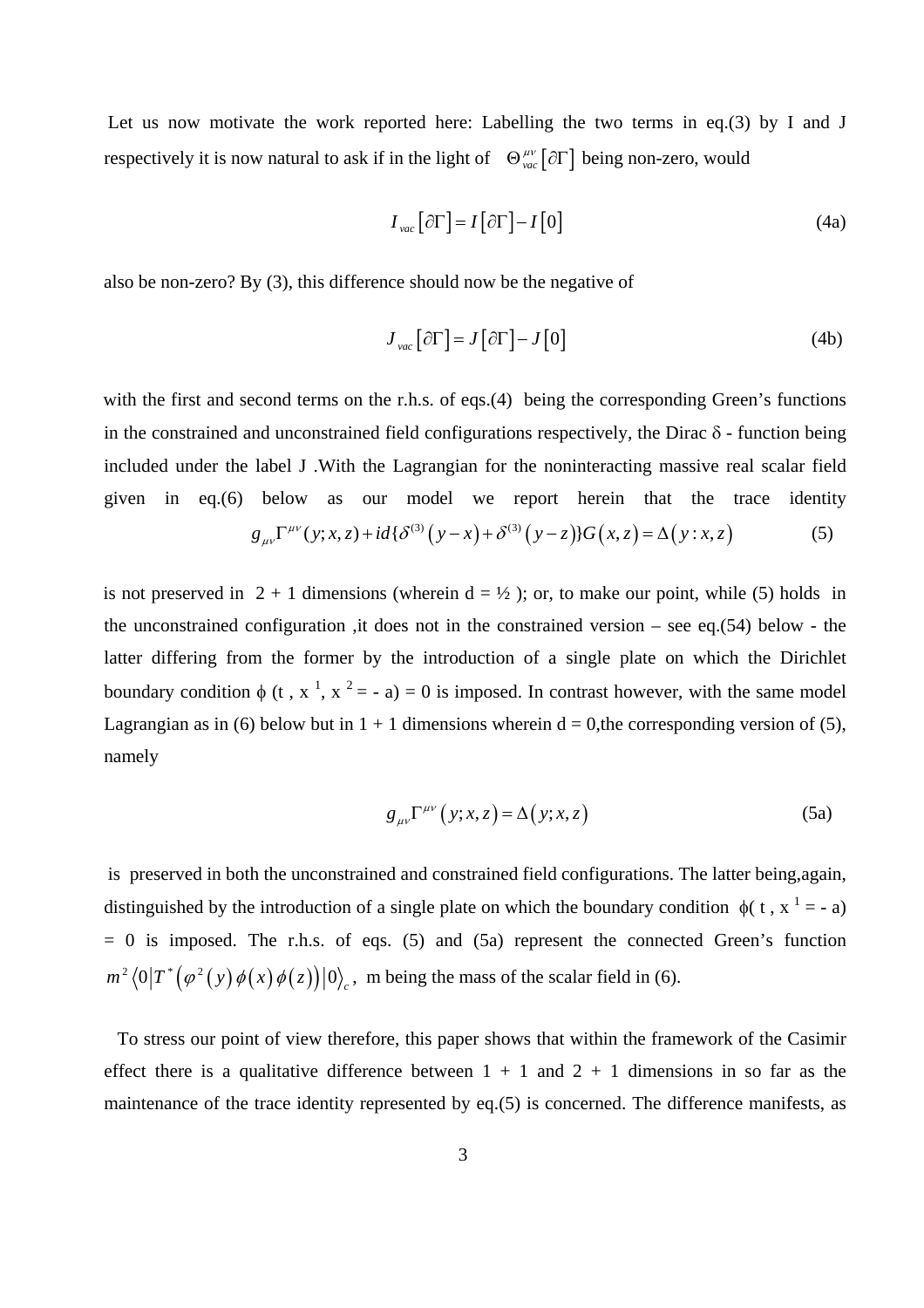will be evident later, in the appearance of an *anomalous* term with a numerical coefficient equal to the canonical scale dimension  $d = \frac{1}{2}$  in  $2 + 1$  dimensions – see eq.(60) and the succeeding remarks below - there being none in  $1 + 1$  dimensions as  $d = 0$  in this case.

The introduction of a single plate on which the Dirichlet boundary condition holds has been done here to focus on not the Casimir effect per se, it being now well established experimentally [4], but to underline as a byproduct of this report how even a minimal change in the unconstrained configuration, i.e. free space, implied by the presence of a single plate as a boundary in the constrained case leads to hitherto unsuspected differences in  $1 + 1$  versus  $2 + 1$  dimensions in so far as the validity of the trace identity is concerned; indeed, the trace identity in  $1 + 1$  dimensions given by eq.(5a) will be found below to be trivially satisfied in both the configurations.

 This *departure* from the use of a pair of parallel conducting plates separated by a distance that was adopted in the original Casimir calculation [1] to a single plate in this paper has been done deliberately and to the best of our knowledge the subject of this paper has not received attention in the published literature [1, 2 ,4 ] . We have however *persisted* with the use of the term 'Casimir effect' in the title of this paper if only to:

- a. acknowledge that the work done here has been inspired by it and,
- b. simultaneously highlight how even a minimal modification of the unconstrained configuration with a single plate as opposed to the *not so* minimal two plate version adopted in the Casimir calculation[1], leads to the conclusions reported here, deferring at the same time a recalculation of the Casimir energy density  $\Theta_{vac}^{00}[\partial\Gamma]$  defined by eq.(2) for the single plate configuration to a subsequent report ; in doing so we anticipate that  $\Theta_{vac}^{00}[\partial\Gamma]$  will be different from zero.

Put differently, it is the *susceptibility* if any, of the trace identity given by eqs.(5) and (5a) to the minimal modification of free space in the manner mentioned above that is on test and in focus in this paper; the evident difference between the results in  $1 + 1$  and  $2 + 1$  dimensions is only incidental.

The plan of this paper is as follows: In sec.2 we shall present following Coleman and Jackiw[3] a brief derivation of the trace identity associated with the scale transformation  $x^{\mu} \to x'^{\mu} = e^{-\rho} x^{\mu}$  in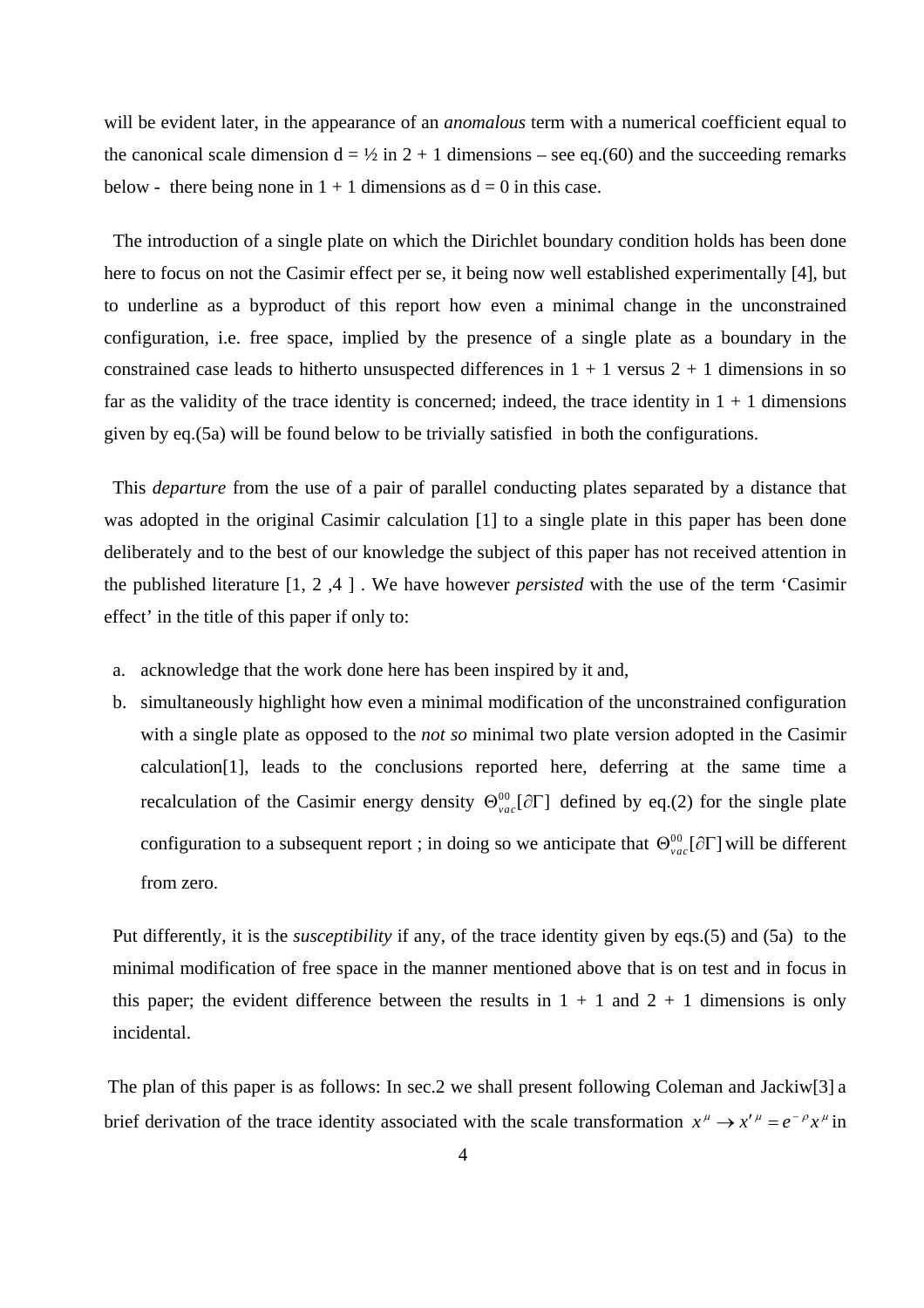both  $1 + 1$  and  $2 + 1$  dimensions; as stressed by these authors [3], a redefinition of the canonical energy momentum tensor  $\hat{\Theta}_c^{\mu\nu}$  is done in this section particularly with respect to 2 + 1 dimensions to obtain a modified dilatation current without the field virial. Sec. 2 is also routine for the learned reader and is included here merely for the sake of completeness, with the explicit verification of the trace identities given in eqs.(5) and (5a) for the unconstrained configuration being taken up in sec.3. Sec.4 is the main part of this paper and we present therein firstly, an explicit verification of (5a) with a redefined generating functional - following Bordag, Robaschik and Wieczorek [5] - for the connected Green's functions which incorporates the Dirichlet boundary condition  $\varphi(t, x^1 = -a)$  $= 0$ ; this approach is then repeated for a similar check on the maintenance of eq.(5) in  $2 + 1$ dimensions. The paper concludes with a short Appendix that includes some of the relevant equations that one needs to work with in sec.4.

## **2.The derivation of the trace identity**

We begin with the Lagrangian density

$$
L = \frac{1}{2} \partial^{\mu} \varphi \, \partial_{\mu} \phi - \frac{1}{2} m^2 \phi^2
$$
 (6)

for which the canonical energy momentum tensor is

$$
\hat{\Theta}_c^{\ \mu\nu} = \partial^\mu \phi \partial^\nu \phi - g^{\mu\nu} L \tag{6a}
$$

and the canonical dilatation current D<sup> $\lambda$ </sup>:

$$
D^{\lambda} = x_{\mu} \hat{\Theta}_c^{\ \lambda \mu} \tag{7a}
$$

$$
D^{\lambda} = x_{\mu} \hat{\Theta}_{c}^{\lambda \mu} + \frac{1}{4} \partial^{\lambda} \phi^{2}
$$
 (7b)

in  $1 + 1$  and  $2 + 1$  dimensions respectively, the second term in(7b) being the field virial [3], it being zero in 1 + 1 dimensions. For both versions of  $D^{\lambda}$  above one has

$$
\partial^{\mu}D_{\mu} = m^2 \phi^2 \equiv \Delta \tag{7c}
$$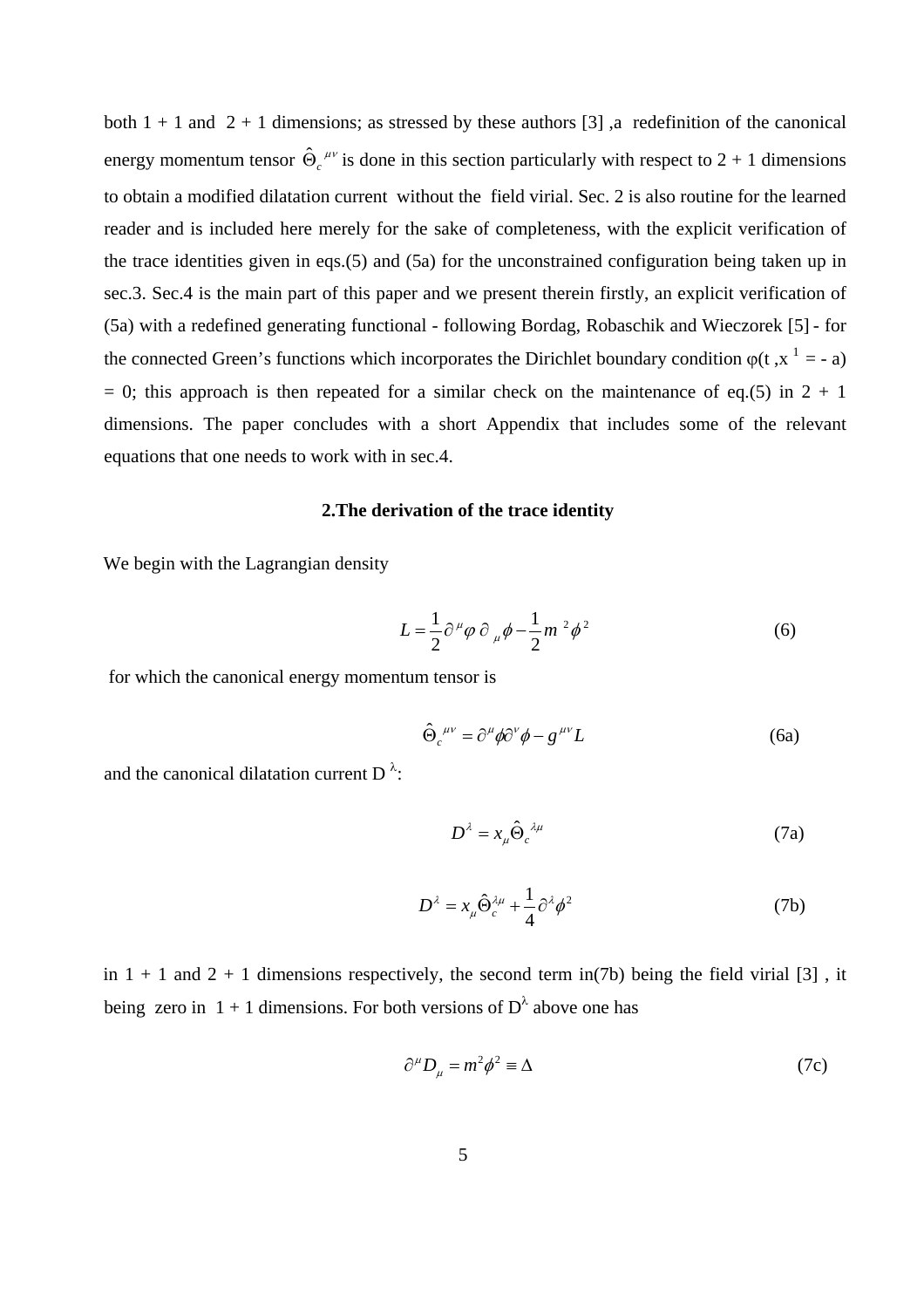as the Lagrangian (6) is not invariant under the scale transformation  $x^{\mu} \rightarrow x^{\prime \mu} = e^{-\rho} x^{\mu}$ , the noninvariant term in (7c) being labelled ∆.

With the definition  $\sigma^{\mu\nu} = \frac{1}{2} g^{\mu\nu} \phi^2$ 4  $\sigma^{\mu\nu} = -g^{\mu\nu}\phi^2$ , it is now simple to use eq.(A.17) of Ref. 3 and construct from eq.(A.19) there the tensor

$$
X^{\lambda\rho\mu\nu} = \frac{1}{4} \left( g^{\mu\nu} g^{\lambda\rho} - g^{\lambda\nu} g^{\rho\mu} \right) \phi^2 \tag{8}
$$

with  $\sigma_{\mu\mu}^{\mu} = \frac{3}{4} \phi^2$  $\sigma_{+\mu}^{\mu} = \frac{3}{4} \phi^2$ . Note that  $X^{\lambda \rho \mu \nu} = -X^{\mu \rho \lambda \nu} = -X^{\lambda \nu \mu \rho}$ ; as emphasized by Coleman and Jackiw [3] the utility of (8) lies in providing a simplified version of  $D^{\lambda}$  in eq.(12) below. Indeed, with eq.(8) we can now define

$$
\hat{\Theta}^{\mu\nu} = \hat{\Theta}^{\mu\nu}_c + \frac{1}{2} \partial_{\lambda} \partial_{\rho} \left( X^{\lambda \rho \mu \nu} \right)
$$
(9)

so that  $\partial_{\mu} \hat{\Theta}^{\mu\nu} = \partial_{\mu} \hat{\Theta}^{\mu\nu}$ ; additionally,

$$
\frac{1}{2}\partial_{\lambda}\partial_{\rho}\left(X^{\lambda\rho\mu\nu}x_{\nu}\right) = \frac{1}{2}x_{\nu}\partial_{\lambda}\partial_{\rho}X^{\lambda\rho\mu\nu} - \frac{1}{4}\partial^{\mu}\phi^{2}
$$
(10)

With  $(9)$  and  $(10)$  eq.  $(7b)$  now becomes

$$
D^{\mu} = x_{\nu} \hat{\Theta}^{\mu\nu} - \frac{1}{2} \partial_{\lambda} \partial_{\rho} \left( X^{\lambda \rho \mu \nu} x_{\nu} \right)
$$
 (11)

The antisymmetry property of the X<sup> $\lambda \rho \mu \nu$ </sup> mentioned above now helps us to infer [3] that: a. the second term in (11) can be dropped and that b.  $\partial_{\mu}D^{\mu}_{M} = \hat{\Theta}^{\mu}_{\mu}$  where

$$
D_M^{\mu} = x_{\nu} \hat{\Theta}^{\mu\nu} \tag{12}
$$

We shall now present below following Appendix B of Ref. 3, a short derivation of the trace identities using the Ward identities for the energy momentum tensor  $\hat{\Theta}_c^{\mu\nu}$ ; the task being easier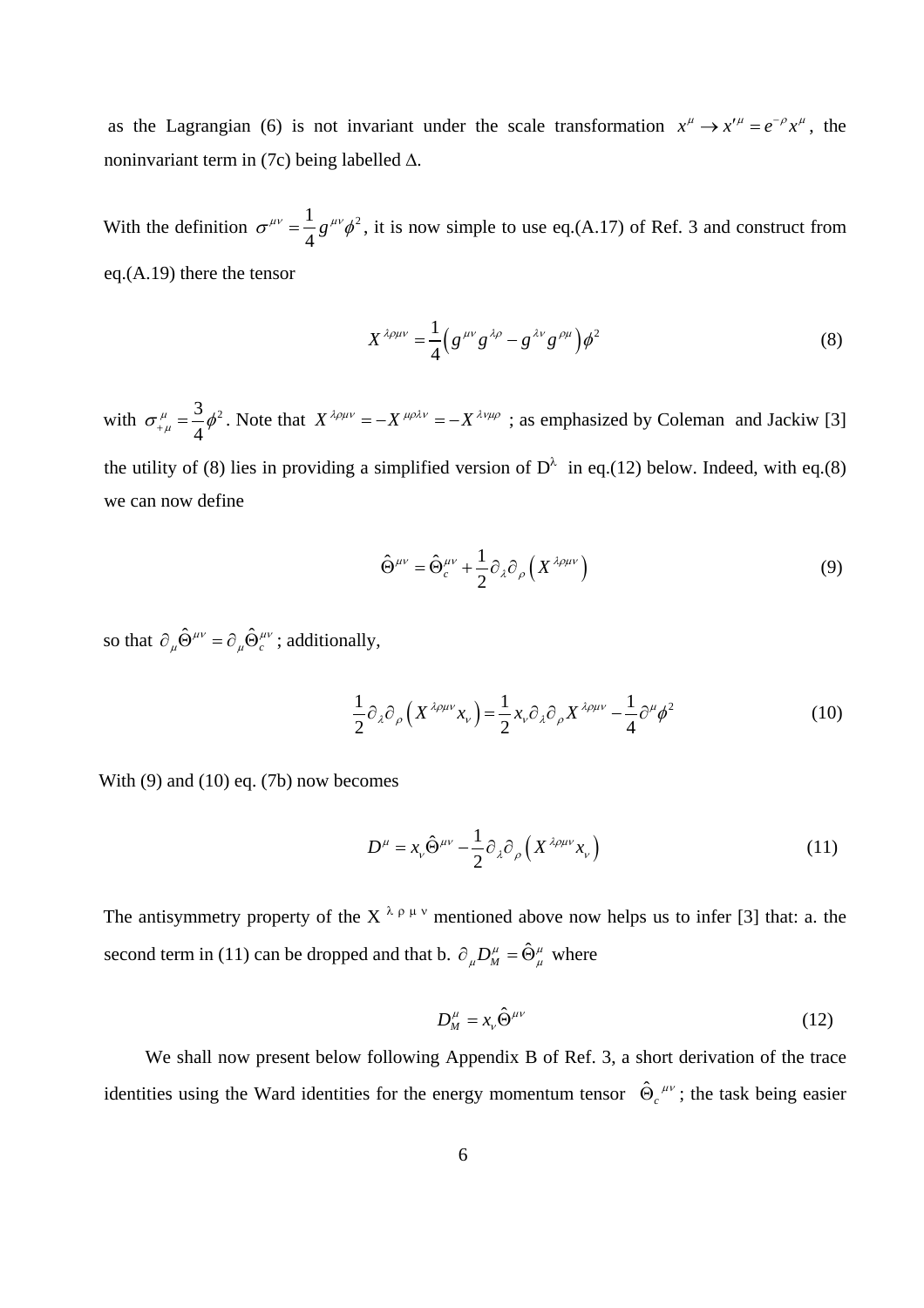for the 1 + 1 dimensional case we shall take it up first. The Ward identity for the  $\hat{\Theta}_c^{\mu\nu}$  used in (7a) is given by [ 3 ]

$$
\partial_{\mu}^{(y)} \langle 0|T^* (\hat{\Theta}_{c}^{\mu\nu}(y)\phi(x)\phi(z))|0\rangle_c + i\delta^{(2)} (y-x) \langle 0|T^* (\partial^{\nu}\phi(x)\phi(z))|0\rangle_c + i\delta^{(2)} (y-z) \langle 0|T^* (\phi(x)\partial^{\nu}\phi(z))|0\rangle_c = 0
$$
\n(13)

with that for the dilatation current being

$$
\partial_{\mu}^{(y)} \langle 0|T^* \Big(D^{\mu}(y)\phi(x)\phi(z)\Big)|0\rangle_c + i\delta^{(2)}(y-x)\langle 0|T^* \Big(\delta\phi(x)\phi(z)\Big)|0\rangle_c + i\delta^{(2)}(y-z)\langle 0|T^* \Big(\phi(x)\delta\phi(z)\Big)|0\rangle_c = \langle 0|T^* \Big(\Delta(y)\phi(x)\phi(z)\Big)|0\rangle_c
$$
\n(14)

where  $\delta\phi(x) = x \cdot \partial \phi(x)$ . With (7a) and (13), (14) reworks to

$$
g_{\mu\nu}\langle 0|T^*\Big(\hat{\Theta}_c^{\mu\nu}(y)\phi(x)\phi(z)\Big)|0\rangle_c = \langle 0|T^*\big(\Delta(y)\phi(x)\phi(z)\big)|0\rangle_c\tag{15}
$$

which is (5a). To get eq.(5) on the other hand, one should remember that eq.(12) involves not the canonical energy momentum tensor  $\hat{\Theta}^{\mu\nu}_c$  but  $\hat{\Theta}^{\mu\nu}_c$  as given by eq.(9); however, since the second term in (9) is antisymmetric, (13) holds unchanged save that one should replace  $\hat{\Theta}_c^{\mu\nu}$  by  $\hat{\Theta}^{\mu\nu}$  and change the superscript 2 on the Dirac  $\delta$ - function to 3 as is appropriate for 2 + 1 dimensions; the counterpart of (13) would thus be

$$
\partial_{\mu}^{(y)} \langle 0|T^* (\hat{\Theta}^{\mu\nu}(y)\phi(x)\phi(z))|0\rangle_c + i\delta^{(3)} (y-x)\langle 0|T^* (\partial^{\nu}\phi(x)\phi(z))|0\rangle_c + i\delta^{(3)} (y-z)\langle 0|T^* (\phi(x)\partial^{\nu}\phi(z))|0\rangle_c = 0
$$
\n(16)

Similarly, the Ward identity for the canonical dilatation current represented by eq.(14) will now be altered in the  $2 + 1$  dimensional case by the use of:

i. D<sub>M</sub><sup> $\mu$ </sup> given by eq.(12) instead of D<sup> $\mu$ </sup> and,

ii.  $\delta\phi(x) = \left(\frac{1}{2} + x \cdot \partial\right)\phi(x)$ , and lastly, the change of the superscript 2 to 3. Thus eq.(14)

becomes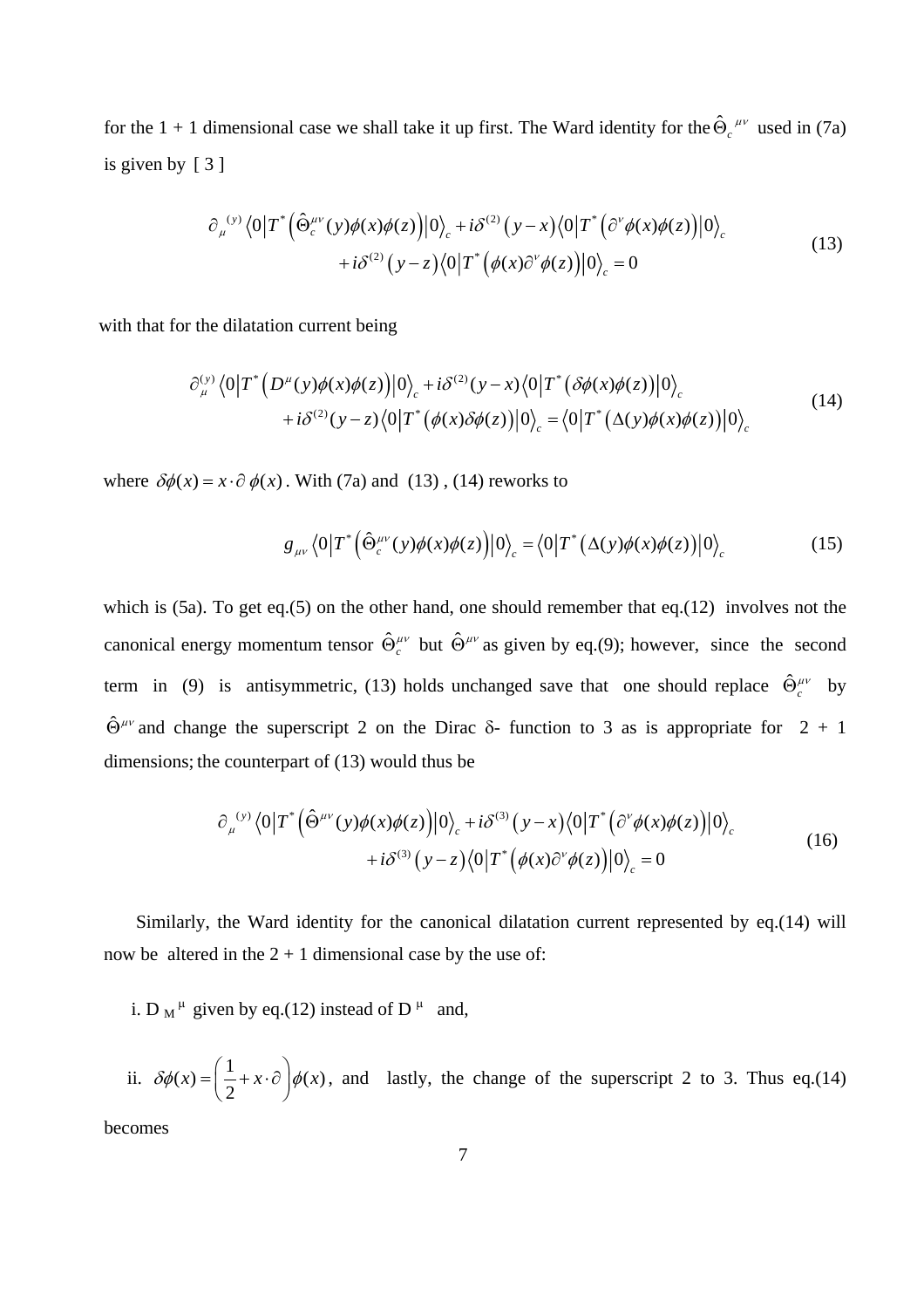$$
\partial_{\mu}^{(y)} \langle 0|T^* \Big(D_M^{\mu}(y)\phi(x)\phi(z)\Big)|0\rangle_c + i\delta^{(3)}(y-x)\langle 0|T^* \Big(\delta\phi(x)\phi(z)\Big)|0\rangle_c + i\delta^{(3)}(y-z)\langle 0|T^* \Big(\phi(x)\delta\phi(z)\Big)|0\rangle_c = \langle 0|T^* \Big(\Delta(y)\phi(x)\phi(z)\Big)|0\rangle_c
$$
\n(17)

Using the same steps which led from(13) and (14) to (15) now yields the trace identity (5).

## **3.A check of eqs.(5) and (5a) without boundaries**

We shall now take up for explicit verification the two trace identities for the *unconstrained* configuration starting with (15). For convenience we start with the r.h.s. of this equation and so let's consider the generating functional for the connected Green's functions given by

$$
\exp\left(iZ\left[J,K\right]\right) = \frac{1}{W_0} \int [D\phi] \exp i\int d^2x \left(L + J\phi + Km^2\phi^2\right)
$$
  

$$
= \frac{1}{W_0} \int [D\phi] \sum_{0}^{\infty} \frac{(-i)^n}{n!} \left(\int d^2x m^2 K(x) \frac{\delta^2}{\delta J^2(x)}\right)^n \exp i\int d^2x (L + J\phi)
$$
  

$$
= \frac{1}{W_0} \sum_{0}^{\infty} \frac{(-i)^n}{n!} \left(\int d^2x m^2 K(x) \frac{\delta^2}{\delta J^2(x)}\right)^n \exp -\frac{1}{2} i\int d^2x d^2y J(x) \Delta(x - y) J(y) \tag{18}
$$

with J and K being external sources, W  $_0$  a constant so that the l.h.s. is unity when  $J = K = 0$ , and 2  $(x-y) = \int \frac{d^2 p}{(2\pi)^2} \frac{\exp i p \cdot (x-y)}{p^2 - m^2 + i \varepsilon}$  $\Delta(x-y) = \int \frac{d^2 p}{(2\pi)^2} \frac{\exp i p \cdot (x-y)}{p^2 - m^2 + i \varepsilon}$ . For later use we note that:

$$
(\partial_{(x)}^{\mu}\partial_{\mu}^{(x)} + m^2)\Delta(x - y) = -\delta^{(2)}(x - y)
$$
\n(18a)

$$
i\frac{\delta^2 Z[J,K]}{\delta J(s)\delta J(t)}\bigg|_{J=0=K} = i^2 \langle 0|T^*[(\phi(s)\phi(t)]|0\rangle_c = -i\Delta(s-t) \tag{18b}
$$

Eq.(18) yields

$$
i\frac{\partial^3 Z[J,K]}{\partial K(u)\partial J(s)\partial J(t)}\bigg|_{J=0=K} \equiv i^3 \langle 0|T^* (\Delta(u)\phi(s)\phi(t))|0\rangle_c = -2im^2 (-i\Delta(t-u)\cdot -i\Delta(s-u))
$$

so that by definition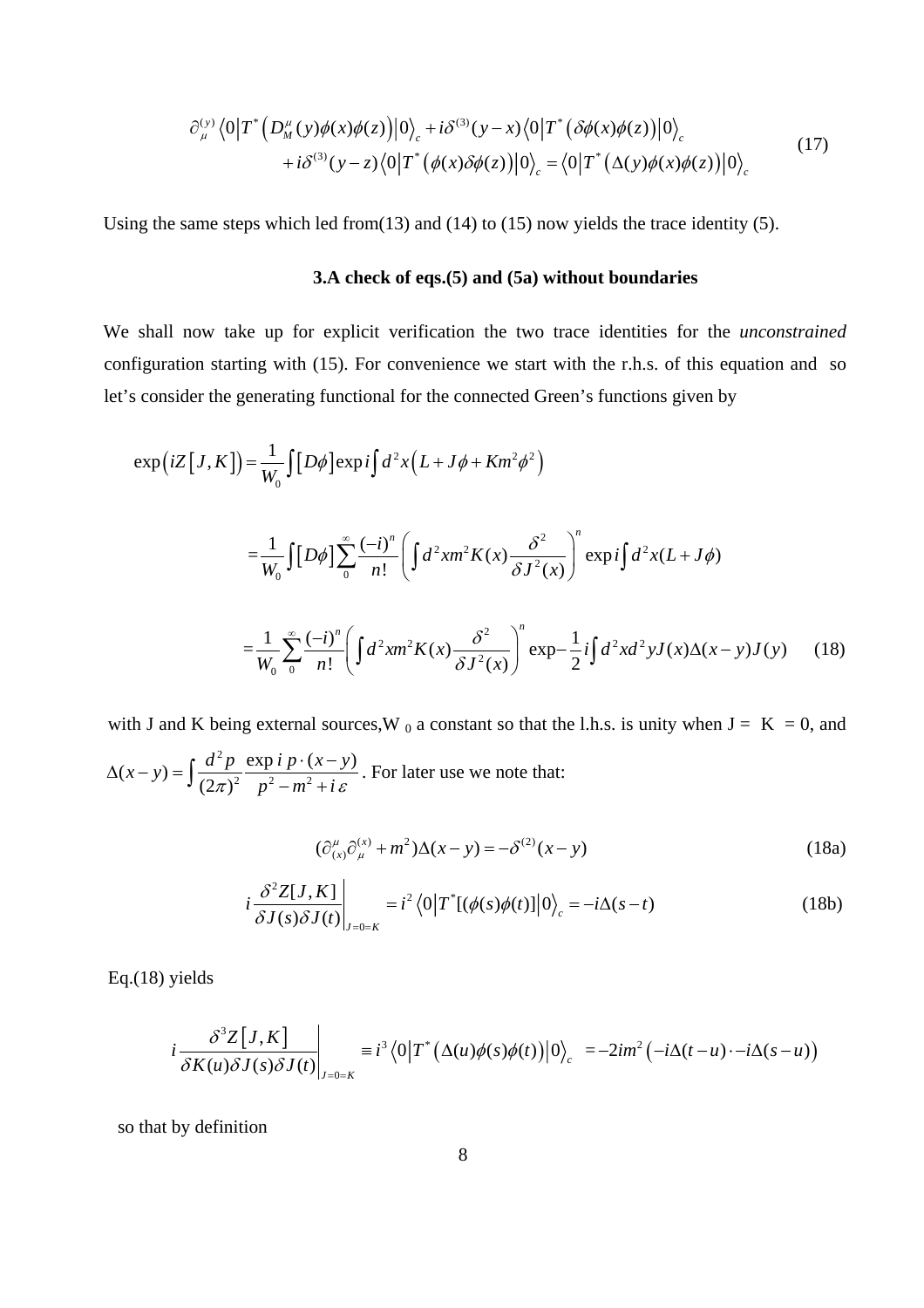$$
\Delta(u;s,t) = 2m^2 \left( -i\Delta(t-u) \right) \left( -i\Delta(s-u) \right) \tag{19}
$$

For the l.h.s. of eq.(15) we use

$$
\exp iZ \Big[ J, K^{\alpha}, D^{\mu\nu} \Big] = \frac{1}{W_0} \int [D\phi] \exp i \int d^2x \Big( L + J\phi + K^{\alpha} \partial_{\alpha} \phi + D_{\mu\nu} \Theta_c^{\mu\nu} \Big)
$$

$$
= \frac{1}{W_0} \sum_{0}^{\infty} \frac{i^n}{n!} \Big[ \int d^2x D_{\mu\nu}(x) \hat{\Theta}_c^{\mu\nu} \Big]^n \exp i \int d^2x \Big( L + J\phi + K^{\alpha} \partial_{\alpha} \phi \Big) \tag{20}
$$

with  $\hat{\Theta}_c^{\mu\nu}$  being given by (6a), and J(x),  $K^{\mu}(x)$  and D<sup> $\mu\nu(x)$ </sup> being external sources. It is now easy to rewrite(20) as

$$
\exp iZ \left[J, K^{\alpha}, D^{\mu\nu}\right]
$$
  
=  $\frac{1}{W_0} \sum_{0}^{\infty} \frac{(-i)^n}{n!} \left[\int d^2x D^{\mu\nu} H_{\mu\nu}\right]^n \exp{-\frac{1}{2}i \int d^2x d^2y \left(J + K^{\mu}\vec{\partial}_{\mu}\right)_x \Delta(x - y) \left(J + \vec{\partial}_{\mu}K^{\mu}\right)_y}$  (21)

with

$$
H_{\mu\nu} = \frac{\delta^2}{\delta K^{\mu}(u)\delta K^{\nu}(u)} - \frac{1}{2}g_{\mu\nu}\left(\frac{\delta^2}{\delta K^{\alpha}(u)\delta K_{\alpha}(u)} - m^2\frac{\delta^2}{\delta J(u)\delta J(u)}\right)
$$
(21a)

Note that the derivative operators in the exponent in (21) act on the  $\Delta(x-y)$  defined earlier. Eq.(21) now leads to

$$
i\frac{\partial^{3}Z}{\partial D^{\alpha\beta}(u)\partial J(s)\partial J(t)}\Big|_{J=0=K=D^{\alpha\beta}}\equiv i^{3}\langle 0|T^{*}(\hat{\Theta}_{\alpha\beta}(u)\phi(s)\phi(t))|0\rangle
$$
  
=
$$
-2i\left\{(-i\partial_{\alpha}^{(u)}\Delta(t-u))(-i\partial_{\beta}^{(u)}\Delta(s-u))-\frac{1}{2}g_{\alpha\beta}\left[\frac{(-i\partial_{\nu}^{(u)}\Delta(t-u))(-i\partial_{(u)}^{v}\Delta(s-u))}{m^{2}(-i\Delta(t-u))(-i\Delta(s-u))}\right]\right\}
$$
(22)

so that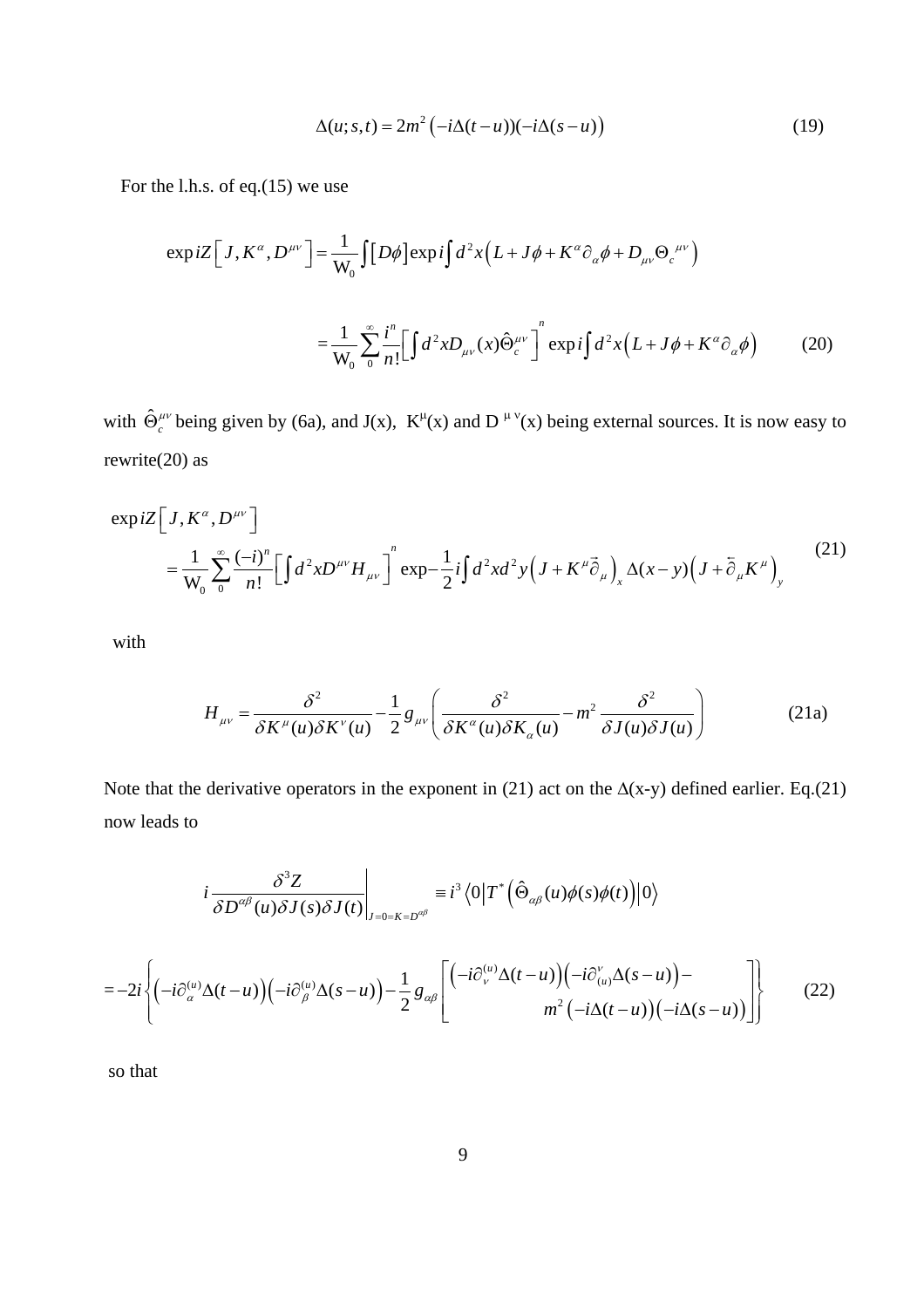$$
g_{\alpha\beta} \langle 0|T^* \Big(\hat{\Theta}_c^{\alpha\beta}(u)\phi(s)\phi(t)\Big)|0\rangle = 2m^2 \left(-i\Delta(t-u)\right)\left(-i\Delta(s-u)\right) \tag{23}
$$

Identifying eq.(19) with the r.h.s. of (23) thus verifies (15), i.e. the trace identity in  $1 + 1$ dimensions.

We shall now verify eq.(5) below. It is enough to focus on the first term as the rest of the identity will follow naturally and to this end let's now consider

$$
\exp iZ[J, K^{\mu}, D^{\alpha\beta}, L^{\mu\nu}] = \frac{1}{W_0} \int [D\phi] \exp i \int d^3x \left( L + J\phi + K^{\nu}\partial_{\nu}\phi + L^{\alpha\beta}\partial_{\alpha}\partial_{\beta}\phi + D_{\mu\nu}\hat{\Theta}^{\mu\nu}_M \right)
$$

$$
= \frac{1}{W_0} \sum_{0}^{\infty} \frac{(i)^n}{n!} \left\{ \int d^3y D_{\mu\nu}(y)\hat{\Theta}^{\mu\nu}_M \right\}^n \exp \left\{ \frac{1}{2} i \int d^3x d^3y M(x) \Delta(x - y) M(y) \right\} \tag{24}
$$

with the operator

$$
M = J(x) + K^{\alpha} \partial_{\alpha}^{(x)} + L^{\mu\nu} \partial_{\mu}^{(x)} \partial_{\nu}^{(x)}
$$
(24a)

the derivative operators in (24) acting on  $\Delta(x-y)$ , the latter being now defined by (18a) but with the δ-function appropriate to 3 space-time dimensions. Rewriting (24) as

$$
\exp iZ \Big[ J(x), K^{\mu}, D^{\alpha\beta}, L^{\mu\nu} \Big] = \frac{1}{W_0} \sum_{0}^{\infty} \frac{(-i)^n}{n!} \Big\{ \int d^3y D_{\mu\nu}(y) G^{\mu\nu} \Big\}^n \exp \left\{ \frac{1}{2} i \int d^3x d^3y M(x) \Delta(x - y) M(y) \right\}
$$
(25)

with

$$
G_{\mu\nu} = \frac{3}{4} \frac{\delta^2}{\delta K^{\mu}(y)\delta K^{\nu}(y)} - \frac{1}{4} \frac{\delta^2}{\delta J(y)\delta L^{\mu\nu}(y)}
$$

$$
- \frac{1}{2} g_{\mu\nu} \left[ \frac{1}{2} \frac{\delta^2}{\delta K^{\alpha}(y)\delta K_{\alpha}(y)} - m^2 \frac{\delta^2}{\delta J(y)\delta J(y)} - \frac{1}{2} g_{\alpha\beta} \frac{\delta^2}{\delta J(y)\delta L_{\alpha\beta}(y)} \right] \tag{26}
$$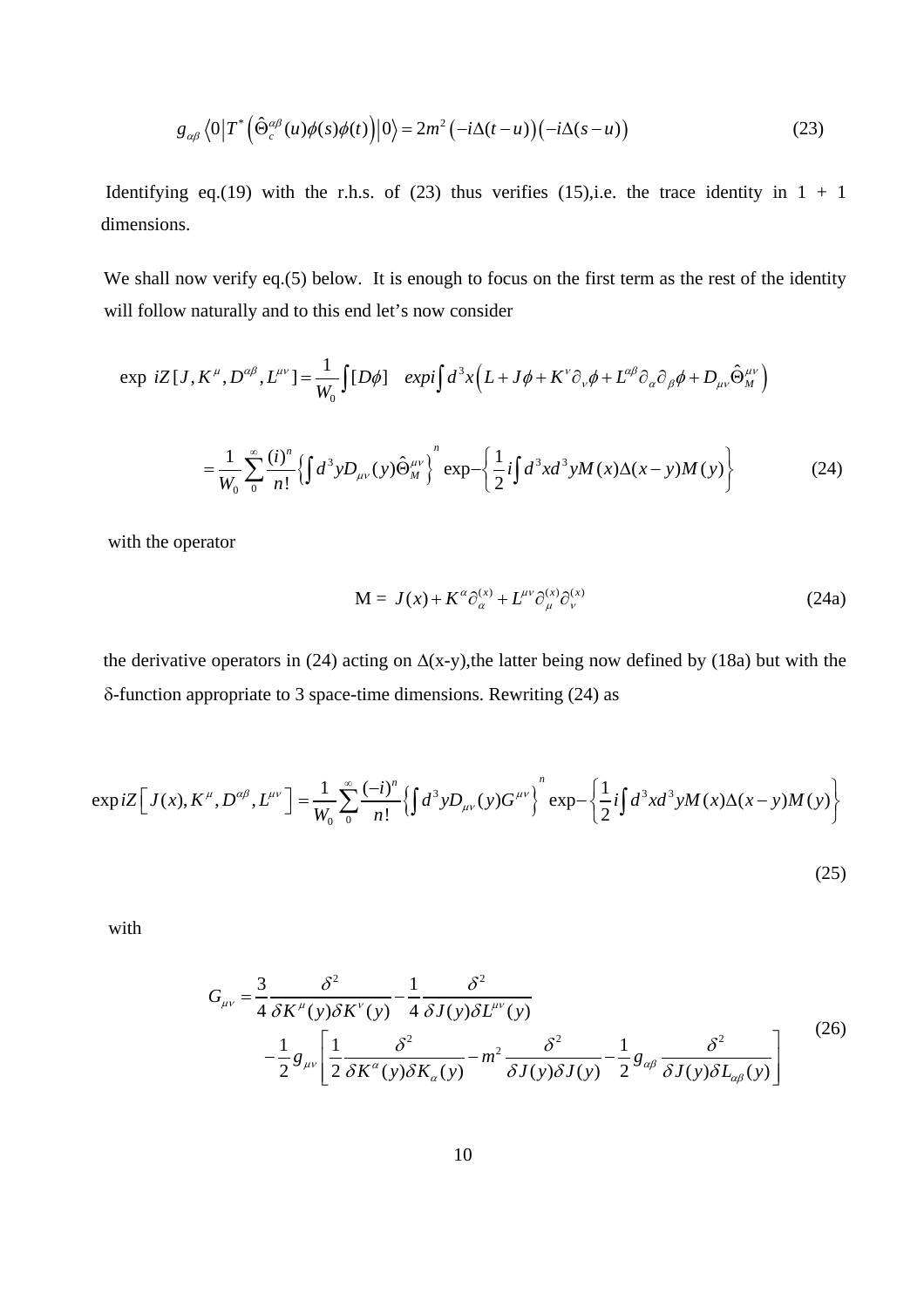enables us to repeat the procedure adopted earlier for the  $1 + 1$  dimensional case in verifying (15).Thus

$$
ig^{\alpha\beta} \frac{\delta^3 Z}{\delta D^{\alpha\beta}(u)\delta J(s)\delta J(t)}\Big|_{J=0=D^{\alpha\beta}}
$$
  
= 
$$
-\frac{i}{2}\Biggl[ \Biggl( -i\Delta(t-u) \Biggl) \Biggl( [\partial_{(s)}^\mu \partial_\mu^{(s)} + m^2 \Biggr] (-i\Delta(s-u)) \Biggr) + 4m^2 \Biggl( -i\Delta(t-u) \Biggr) \Biggl( -i\Delta(s-u) \Biggr) \Biggl( \Biggl( -i\Delta(s-u) \Biggr) \Biggl) \Biggl( \partial_{(t)}^\mu \partial_\mu^{(t)} + m^2 \Biggr) \Biggl( -i\Delta(t-u) \Biggr) + 4m^2 \Biggl( -i\Delta(t-u) \Biggr) \Biggl( -i\Delta(s-u) \Biggr) \Biggr] \Biggr]
$$
  
= 
$$
\frac{1}{2}i\{i\Delta(t-u)[i\delta^{(3)}(s-u)] + i\Delta(s-u)[i\delta^{(3)}(t-u)] - 4m^2 \Biggl( -i\Delta(t-u) \Biggr) \Biggr) -i\Delta(s-u) \Biggr\}
$$
(28)

The l.h.s. of eq.(27) being  $i^3 g^{\alpha\beta} \langle 0 | T^* (\Theta_{\alpha\beta}(u) \phi(s) \phi(t)) | 0 \rangle_c$ , eq.(28) gives on using (18b)

$$
g^{\alpha\beta} \langle 0|T^* \Big(\Theta_{\alpha\beta}(u)\phi(s)\phi(t)\Big)|0\rangle_c + \frac{1}{2}i\{\delta^{(3)}(s-u) + \delta^{(3)}(t-u)\}\langle 0|T^* \Big(\phi(s)\phi(t)\Big)|0\rangle_c
$$
  
=\langle 0|T^\* \Big(\Delta(u)\phi(s)\phi(t)\Big)|0\rangle\_c (29)

which is (5), remembering eq.(7c) for  $\Delta$  (x).

# **4. A check of eqs.(5) and (5a) with boundaries**

Let's now first examine the validity of (5a) in the constrained configuration; for this purpose we need to incorporate the Dirichlet boundary condition  $\varphi$  (t, x<sup>1</sup> = - a) = 0 into the generating functional given by eqs. (18) and (21) above and a simple way to do this is to adopt the method of Bordag et al. [ 5 ] in which one uses the Dirac  $\delta$ -function to redefine the generating functional in (18) as

$$
\exp\left(iZ\left[J,K\right]\right) = \frac{1}{W_0} \int \left[D\phi\right] \delta\left(\phi\left(t,x^1=-a\right)\right) \exp\left(i\int d^2x \left(L+J\phi+Km^2\phi^2\right)\right) \tag{30}
$$

Reworking (30) results in

$$
\exp\left(iZ\left[J,K\right]\right) = C\int [D\phi][Db]\exp i\int d^2x \left(L+J\phi+Km^2\phi^2+\delta\left(x^1+a\right)b(x)\phi(x)\right) \tag{31}
$$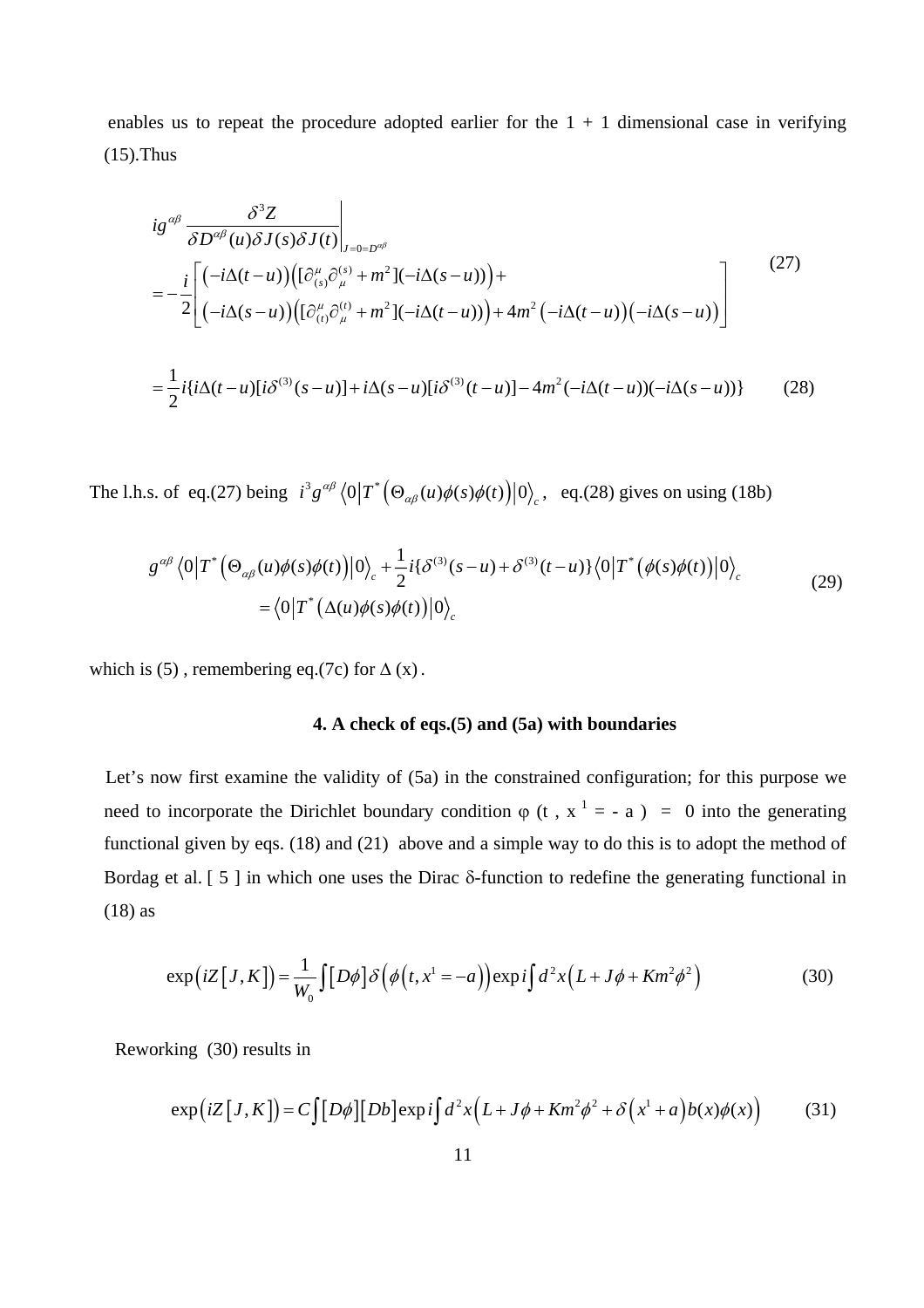with C a normalizing factor and  $b(x)$  an auxiliary field which exists on the plate only; in other words  $b(x)$  is a function of the time variable alone. A similar effort on (20) gives

$$
\exp iZ \Big[ J, K^{\alpha}, D^{\mu\nu} \Big] = C_1 \int [D\phi] [Db] \exp i \int d^2x \Big( L + J\phi + K^{\alpha} \partial_{\alpha}\phi + D_{\mu\nu} \hat{\Theta}_c^{\ \mu\nu} + \delta \Big( x^1 + a \Big) b(x) \phi(x) \Big)
$$
\n(32)

The effect of the boundary condition now changes (31) to a modified version of (18) namely,

$$
\exp iZ[J,K] = N \sum_{0}^{\infty} \frac{(-i)^n}{n!} \left( m^2 \int d^2x K(x) \frac{\delta^2}{\delta J^2(x)} \right)^n \exp{-\frac{1}{2}i \int dx dy J(x) \Delta_s(x-y) J(y)} \tag{33}
$$

with N a normalizing factor given by

$$
N = C \int [Dc] \exp{-\frac{1}{2}i \int d^2x d^2y \delta(x^1 + a) \delta(y^1 + a) c(x) \Delta(x - y) c(y)}
$$
(34)

c(x) being an auxiliary field defined further below in (37a). In eq.(34) the  $\Delta$ (x-y) is identical to that defined by (18a) while the  $\Delta$ <sub>s</sub> (x-y) used in (33) is defined by

$$
\Delta_s(x - y) = \Delta(x - y) - \Delta_0(x - y) \tag{34a}
$$

A formal derivation of the second term in  $\Delta$ <sub>s</sub> (x-y) is given further below ; besides N, eqs. (33) and (18) which define the generating functional for the constrained and unconstrained configurations respectively, differ in the definition of the propagator to be adopted for the calculations below, it being i $\Delta$ <sub>s</sub> (x-y) or i $\Delta$  (x-y) for the appropriate case. For eq.(32) one obtains similarly

$$
\exp iZ[J, K^{\alpha}, D^{\mu\nu}]
$$
  
=  $N_1 \sum_{0}^{\infty} \frac{(-i)^n}{n!} \left(\int d^2x D^{\alpha\beta} H_{\alpha\beta}\right)^n \exp{-\frac{1}{2}i \int d^2x d^2y \left(J + K^{\mu}\vec{\partial}_{\mu}\right)_x \Delta_s(x-y) \left(J + \vec{\partial}_{\mu}K^{\mu}\right)_y}$  (35)

with H  $\alpha \beta$  as in (21a). To make the above derivation reader-friendly, we shall now go through some of the relevant steps leading from (31) to (34); let's first rewrite (31) as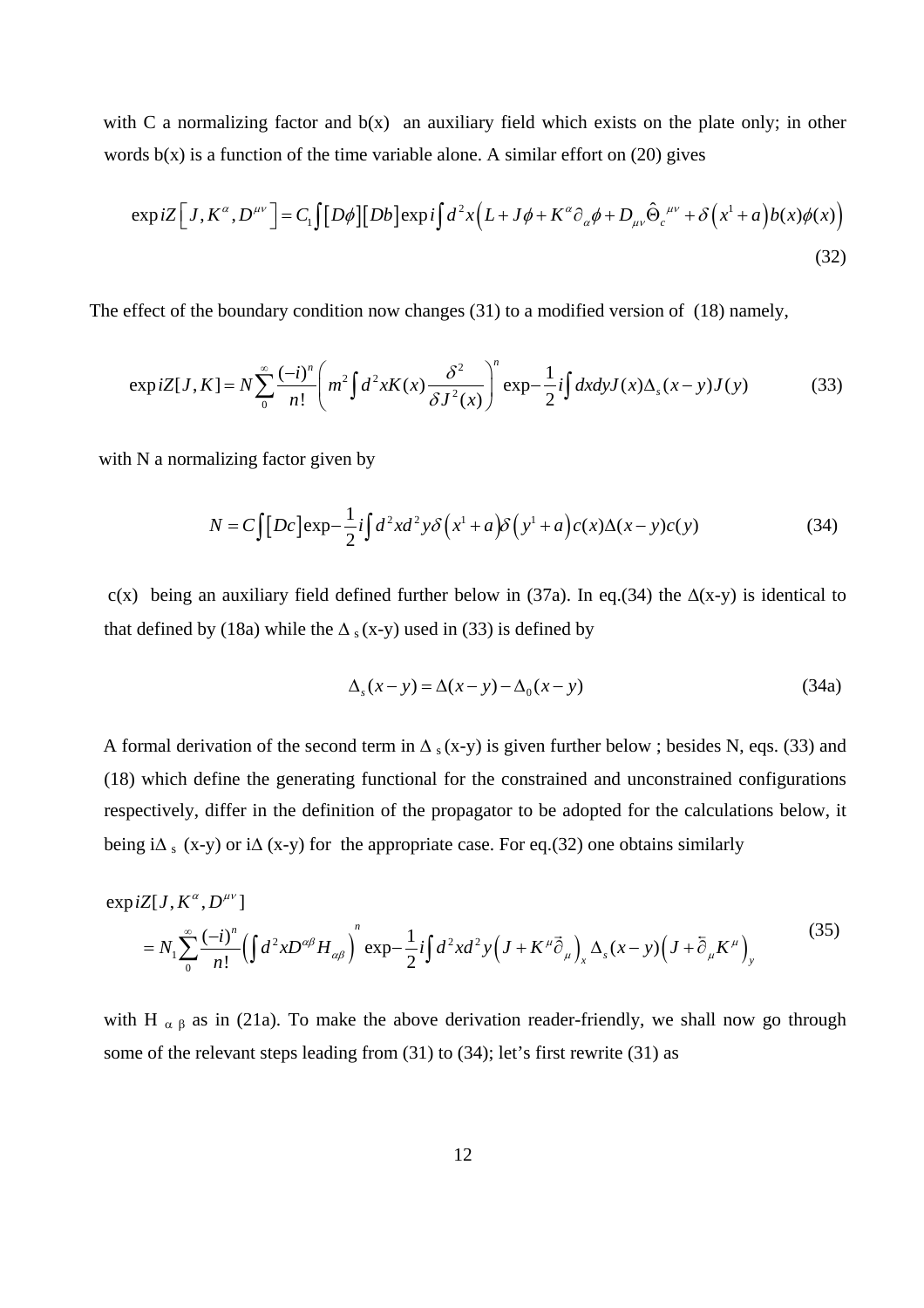$$
\exp\left(iZ\left[J,K\right]\right) = C\int [D\phi][Db] \left(\frac{(-i)^n}{n!}m^2\int d^2x K(x)\frac{\delta^2}{\delta J^2(x)}\right)^n \exp\left(d^2x\left(L+J\phi+\delta\left(x^1+a\right)b(x)\phi(x)\right)\right)
$$
\n(36)

On transforming to momentum space and changing variables as is done in standard textbooks[ 7 ] , one obtains besides the familiar  $\left(\frac{1}{2}\partial^{\mu}\phi^{\prime}\partial_{\mu}\phi^{\prime}-\frac{1}{2}m^{2}\phi^{\prime}^{2}\right)$  $\left(\frac{1}{2}\partial^{\mu}\phi^{\prime}\partial_{\mu}\phi^{\prime}-\frac{1}{2}m^{2}\phi^{\prime}^{2}\right)$  due to the shift in the field  $\phi(x)$  to  $\phi^{\prime}(x)$ , extra terms; in coordinate space the latter are of the form

$$
\int_{x^+ y^+} b(x) \Delta(x - y) b(y) + \int_{x^+ y} b(x) \Delta(x - y) J(y) + \int_{x y^+} J(x) \Delta(x - y) b(y)
$$
(37)

where and are symbols for  $\int d^2x \delta(x^1 + a)$  $\int_{x^+}$  and  $\int_{x}$  are symbols for  $\int d^2x \delta(x^1 + a)$  and  $\int d^2x$  respectively. Let's now introduce a new auxiliary field defined by

$$
b(x) = c(x) - \int_{u^+} \int_{z} J(z) \Delta(z - u) \Delta^{-1}(u - x)
$$
 (37a)

where

$$
\int_{u^{+}} \Delta^{-1}(z - u)\Delta(u - x) = (2\pi)\delta(z^{0} - x^{0})
$$
\n(37b)

when z<sup>1</sup> and x<sup>1</sup> are restricted to the plate on which  $\phi$  (t, x<sup>1</sup> = - a) = 0. The reader is referred to the Appendix of this paper for the relevant steps involved in deriving (37b). This definition of  $\Delta^{-1}$  (x-y) is an adaptation of eq.(25) in Bordag and Lindig [6] to  $1 + 1$  dimensions . Using eqs.(37a)and (37b) in the first term in (37) leads to

$$
\int_{x^+ y^+} c(x) \Delta(x - y) c(y) - \int_{x^+ y} c(x) \Delta(x - y) J(y) - \int_{x y^+} J(x) \Delta(x - y) c(y) + \int_{x y^+} \int_{y^+} J(x) \Delta(x - u) \Delta(x - u) \Delta(x - y) J(y)
$$
\n(38)

Repeating this shift for the second and third terms of (37) easily yields on simplification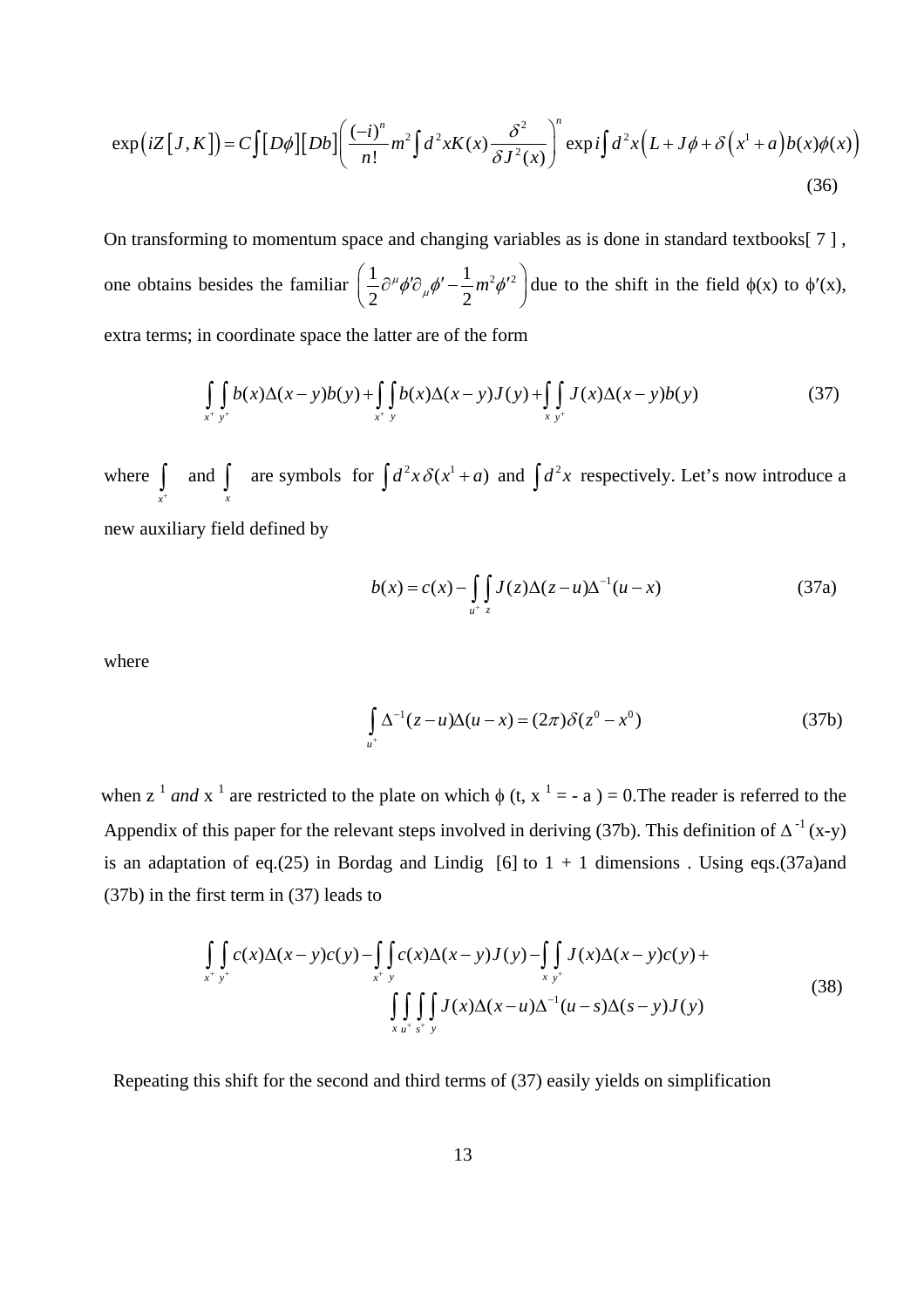$$
\iint\limits_{x^+ y^+} c(x) \Delta(x - y) c(y) - \iiint\limits_{z} \iint\limits_{u^+ y^+} J(z) \Delta(z - u) \Delta^{-1}(u - y) \Delta(y - s) J(s) \tag{39}
$$

the first term in (39) being the exponent in the normalization factor N in (34). With the label

$$
\Delta_0(x-y) \equiv \int\limits_{u^+} \int\limits_{v^+} \Delta(x-u) \Delta^{-1}(u-v) \Delta(v-y) \tag{40}
$$

and the definition of  $\Delta$ <sub>s</sub> (x-y) given in (34a) one can now trace the first term in the exponent in (33) to the shift of  $\phi$  ( x ) to  $\phi'$  ( x ), with the second accounted for by (39) and (40). Thus the modification from  $\Delta(x-y)$  to  $\Delta_s$  (x-y) can be traced to a successive shift in the fields  $\phi(x)$  and  $b(x)$ . We remind the reader here that in the case of a pair of plates with conductor boundary conditions as discussed by Bordag and Lindig  $\lceil 6 \rceil$  one has beside a pair of Dirac  $\delta$  - functions in the generating functional for the connected Green's functions a new photon propagator represented by eq.(26) in their paper [6]; eq.(34a) above is therefore the counterpart of eq.(26) of Ref.6.

The above steps also account for the derivation of (35) from (32); let's however anticipate here that it is this addition to the naïve propagator  $\Delta$  (x-y) that will be crucial in invalidating the trace identity in  $2 + 1$  dimensions, while in the  $1 + 1$  case the trace identity (15) will be maintained because  $g_{\alpha\beta}g^{\alpha\beta} = 2$  and because the canonical scale dimension d = 0.

Let's check this out now. From (33) one obtains

$$
i\frac{\delta^3 Z[J,K]}{\delta K(u)\delta J(s)\delta J(t)}\bigg|_{J=0=K} \equiv i^3 \langle 0|T^* \big(\Delta(u)\phi(s)\phi(t)\big)|0\rangle_c = -2im^2 \big(-i\Delta_s(t-u)\cdot -i\Delta_s(s-u)\big) \tag{41a}
$$

while (35) yields

$$
i\frac{\delta^3 Z}{\delta D^{\alpha\beta}(u)\delta J(s)\delta J(t)}\bigg|_{J=0=K=D^{\alpha\beta}}\equiv i^3\big\langle 0\big|T^*\big(\hat{\Theta}_{\alpha\beta}(u)\phi(s)\phi(t)\big)\big|0\big\rangle_c
$$

$$
=-2i\left\{(-i\partial_{\alpha}^{(u)}\Delta_{s}(t-u)\left(-i\partial_{\beta}^{(u)}\Delta_{s}(s-u)\right)-\frac{1}{2}g_{\alpha\beta}\left[\begin{pmatrix}-i\partial_{\nu}^{(u)}\Delta_{s}(t-u)\left(-i\partial_{(u)}^{v}\Delta_{s}(s-u)\right)\\-m^{2}\left(-i\Delta_{s}(t-u)\right)\left(-i\Delta_{s}(s-u)\right)\end{pmatrix}\right]\right\}
$$
(41b)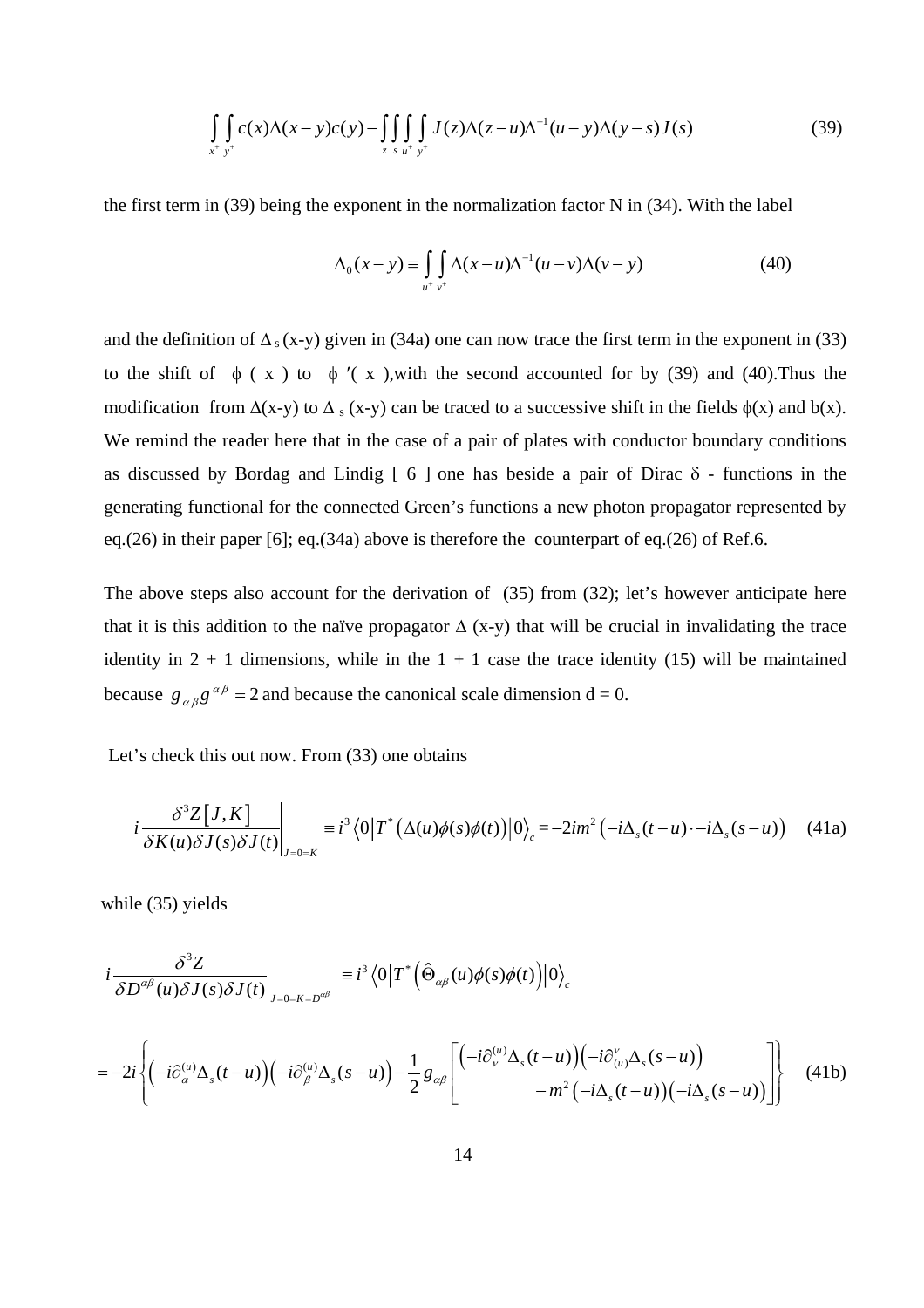Eqs. (41a) and (41b) immediately lead to

$$
g_{\alpha\beta}\langle 0|T^*\Big(\hat{\Theta}_c^{\alpha\beta}(u)\phi(s)\phi(t)\Big)|0\rangle_c=2m^2\left(-i\Delta_s(t-u)\right)\left(-i\Delta_s(s-u)\right)=\langle 0|T^*\big(\Delta(u)\phi(s)\phi(t)\big)|0\rangle_c\tag{42}
$$

The first and last equality in (42) thus establishes the validity of (5a) in the constrained configuration adopted in this paper; further, just as in the derivation of eq. $(23)$ , the first equality has been got purely on account of the cancellation between the first two terms of the r.h.s. of (41b) because  $g_{\alpha\beta}g^{\alpha\beta} = 2$  in 1 + 1 dimensions. In other words, eq.(15)is preserved when one transits from free space to the constrained configuration defined in this paper earlier.

Following the same steps as adopted above for the  $1 + 1$  dimensional case we shall now take up the verification of (5) in  $2 + 1$  dimensions. We begin with a suitably modified version of eq.(24) to include the boundary condition  $\phi$  (t, x<sup>1</sup>, x<sup>2</sup> = - a) = 0,namely,

$$
\exp iZ[J, K^{\mu}, D^{\alpha\beta}, L^{\mu\nu}] = C \int [D\phi][Db] \exp i \int d^3x \left( \frac{L + J\phi + K^{\nu}\partial_{\nu}\phi}{+L^{\alpha\beta}\partial_{\alpha}\partial_{\beta}\phi + D_{\mu\nu}\Theta_{M}^{\mu\nu} + \delta(x^2 + a)b(x)\phi(x) \right) \tag{43}
$$

Reworking (43) in terms of the functional derivative operator G  $\mu$  v defined in eq.(26) we get

$$
\exp iZ[J,K^\alpha,L^{\mu\nu},D^{\mu\nu}]
$$

$$
= \sum_{0}^{\infty} \frac{(-i)^{n}}{n!} \left\{ \int d^{3}y D_{\mu\nu}(y) G^{\mu\nu} \right\}^{n} C
$$
  

$$
\left\{ \int \int [\![D\phi]\!][\![Db]\!]\exp i\!\int d^{3}x \left( L + J\phi + K^{\mu}\partial_{\mu}\phi(x) + L^{\mu\nu}\partial_{\mu}\partial_{\nu}\phi + \delta\left(x^{2} + a\right)b(x)\phi(x)\right) \right\}
$$
(43a)

$$
= N \sum_{0}^{\infty} \frac{(-i)^n}{n!} \left( \int d^3 x D_{\mu\nu} G^{\mu\nu} \right)^n \exp{-\frac{1}{2}i \int d^3 x d^3 y M(x) \Delta_s (x - y) M(y)} \tag{43b}
$$

with M (x) as defined in (24a) and the derivative operators involved in M(x), for example  $\partial_x$ , acting on the  $\Delta$  (x-y). In (43b) we have used the same definition as before (cf. eq.(34))for N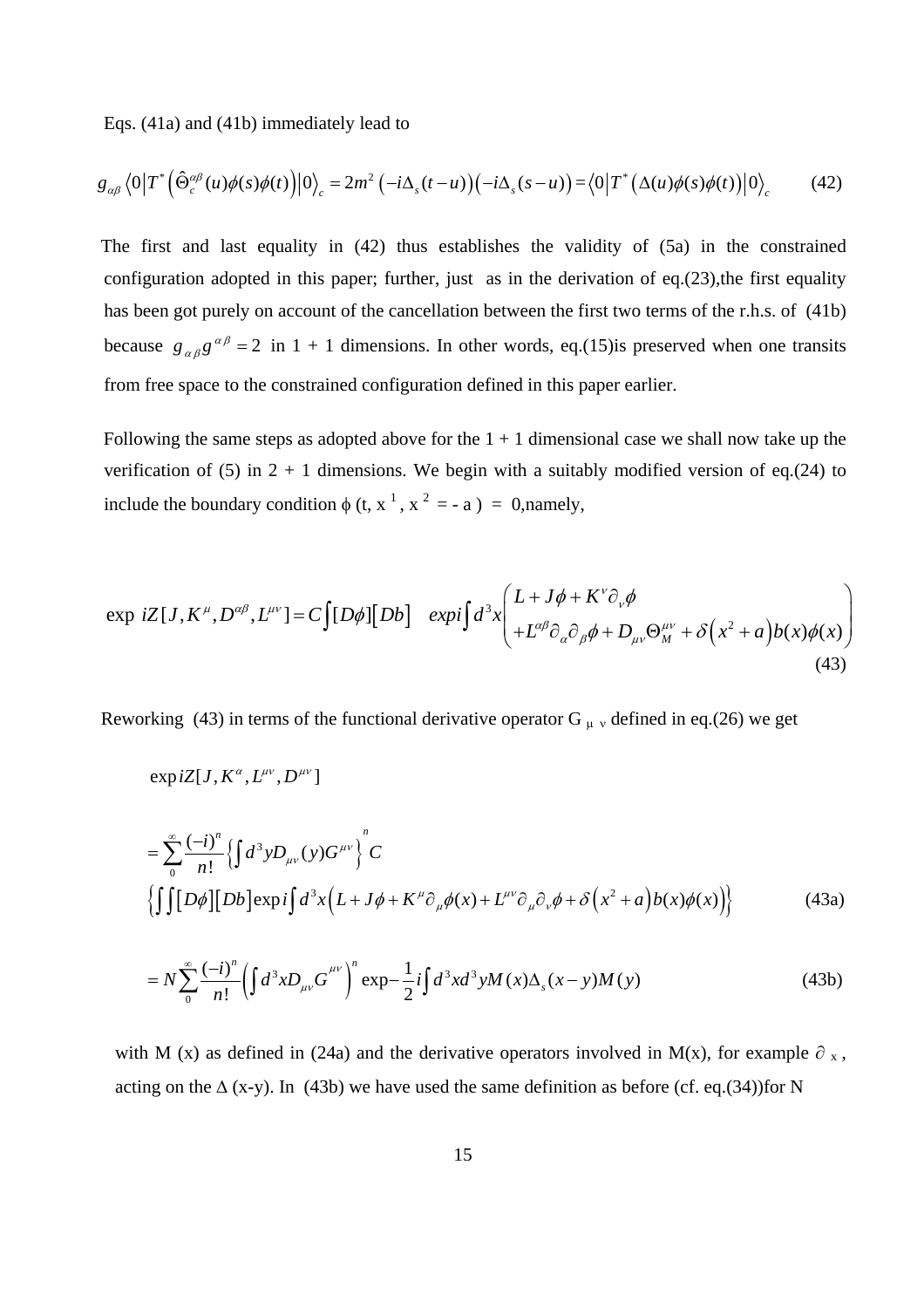$$
N = C \int [Dc] \exp{-\frac{1}{2}i \int \limits_{x^+} \int \limits_{y^+} c(x) \Delta(x - y) c(y)}
$$
(44)

but with  $\parallel$  being a symbol for  $\int_{x^+}$  being a symbol for  $\int d^3x \delta(x^2 + a)$ . Additionally, in the exponent in (43b),

$$
\Delta_{s}(x-y) = \Delta(x-y) - \Delta_{0}(x-y)
$$

with the first term - given by 3  $(x - y) = \int \frac{d^3 p}{(2\pi)^3} \frac{\exp i p \cdot (x - y)}{p^2 - m^2 + i \varepsilon}$  $\Delta(x-y) = \int \frac{d^3 p}{(2\pi)^3} \frac{\exp i p \cdot (x-y)}{p^2 - m^2 + i \varepsilon}$  - due to the shift of  $\phi(x)$  to  $\phi'(x)$ 

so that the Lagrangian density now has the familiar form  $\left(\frac{1}{2}\partial^{\mu}\phi^{\prime}\partial_{\mu}\phi^{\prime}-\frac{1}{2}m^{2}\phi^{\prime}^{2}\right)$  $\left(\frac{1}{2}\partial^{\mu}\phi^{\prime}\partial_{\mu}\phi^{\prime}-\frac{1}{2}m^{2}\phi^{\prime}^{2}\right)$ , and the second from the manipulations involved in rewriting the following terms

$$
\int_{x^+} \int_{y} b(x) \Delta(x - y) M(y) + \int_{x} \int_{y^+} M(x) \Delta(x - y) b(y) + \int_{x^+} \int_{y^+} b(x) \Delta(x - y) b(y) \tag{45}
$$

in terms of a new auxiliary field  $c(x)$  defined by

$$
b(x) = c(x) - \int_{u^+} \int_{z} M(z) \Delta(z - u) \Delta^{-1}(u - x)
$$
 (45a)

to obtain

$$
\int\limits_{x^+} \int\limits_{y^+} c(x) \Delta(x-y) c(y) - \int\limits_{s} \int\limits_{z} \int\limits_{y^+} \int\limits_{y^+} M(z) \Delta(z-y) \Delta(x-y) \Delta(y-z) M(s) \tag{46}
$$

Notice that eq.(45a) is quite similar to eq. (37a), save that the former involves besides the integration being done in  $2 + 1$  dimensions, the operator  $M(x)$ ; the second term in (46) defines

$$
\Delta_0(x-y) \equiv \int\limits_{v^+ u^+} \Delta(x-v) \Delta^{-1}(v-u) \Delta(u-y) \tag{46a}
$$

with the counterpart of (37b) given by

$$
\int_{x^+} \Delta(z-x) \Delta^{-1}(x-y) = (2\pi)^2 \delta^{(2)}(z-y)
$$
\n(46b)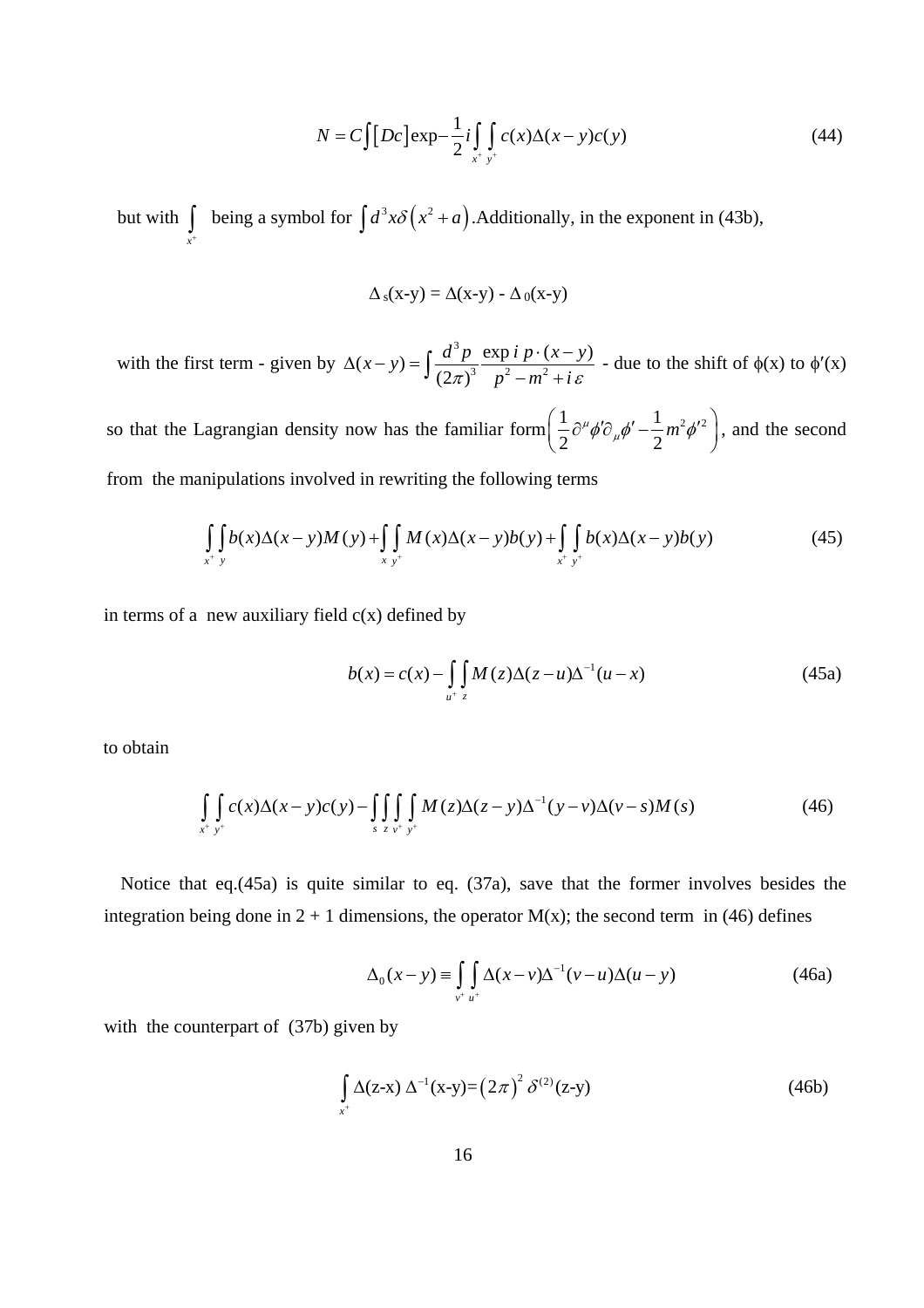when z  $2$  and y  $2$  are restricted to the plane defined by the Dirichlet boundary condition  $\phi$  (t, x<sup>1</sup>,x<sup>2</sup> = - a) = 0. While deferring more details on the  $\Delta^{-1}$  (x - y) to the Appendix we shall now take up for verification the trace identity given by (5) in the constrained configuration. For convenience let's rewrite below the generating functional

$$
\exp iZ[J, K^{\alpha}, L^{\mu\nu}, D^{\mu\nu}] = N \sum_{0}^{\infty} \frac{(-i)^{n}}{n!} \left( \int d^{3}x D_{\mu\nu} G^{\mu\nu} \right)^{n} \exp \left( -\frac{1}{2} i \int d^{3}x d^{3}y M(x) \Delta_{s}(x-y) M(y) \right) \tag{47}
$$

From (47) one gets

$$
i\frac{\delta^2 Z}{\delta J(s)\delta J(t)}\bigg|_{sources=0} = \left(-i\Delta(t-s) + i\Delta_0(t-s)\right) = i^2 \left\langle 0 \left|T^*\left(\phi(s)\phi(t)\right)\right|0\right\rangle_{c1} \tag{47a}
$$

where an additional subscript 1 is included in the connected Green's function in (47a) to distinguish it from the free-space version in the  $2 + 1$  –dimensions displayed in (18b) and

$$
ig^{\mu\nu}\frac{\partial^3 Z}{\partial D^{\mu\nu}\delta J(s)\delta J(t)}\Big|_{J=0=D^{\mu\nu}} = i^3 g^{\mu\nu} \langle 0|T^* \big(\Theta_{\mu\nu}(u)\phi(s)\phi(t)\big)|0\rangle_c
$$
  
\n
$$
= (-i)(\frac{1}{2})\{(-i\Delta(s-u)+i\Delta_0(s-u))\big(-i\partial_{\alpha}^{(u)}\partial_{(u)}^{\alpha}\Delta(u-t)+i\partial_{\alpha}^{(u)}\partial_{(u)}^{\alpha}\Delta_0(u-t)\big) \\ +(-i\Delta(t-u)+i\Delta_0(t-u))\big(-i\partial_{\alpha}^{(u)}\partial_{(u)}^{\alpha}\Delta(u-s)+i\partial_{\alpha}^{(u)}\partial_{(u)}^{\alpha}\Delta_0(u-s)\big)\}\n+(-i)(\frac{1}{2}m^2)g_{\alpha\beta}g^{\alpha\beta}2\{(-i\Delta(t-u)+i\Delta_0(t-u))\big(-i\Delta(s-u)+i\Delta_0(s-u)\big)\}\n\tag{48}
$$

Remembering that  $g_{\alpha\beta}g^{\alpha\beta} = 3$  one can now combine two terms in (48) as follows:

a. 
$$
(-i)(\frac{1}{2})\{(-i\Delta(s-u)+i\Delta_{0}(s-u))(-i\partial_{\alpha}^{(u)}\partial_{(u)}^{\alpha}\Delta(u-t)+i\partial_{\alpha}^{(u)}\partial_{(u)}^{\alpha}\Delta_{0}(u-t))\}
$$

$$
+(-i)(\frac{1}{2})\{m^{2}(-i\Delta(u-s)+i\Delta_{0}(u-s))(-i\Delta(u-t)+i\Delta_{0}(u-t))\}
$$

$$
= (-i)(\frac{1}{2})\{(-i\Delta(s-u)+i\Delta_{0}(s-u))\left(i\delta^{(3)}(u-t)+i\partial_{(u)}^{u}\partial_{\mu}^{(u)}\Delta_{0}(u-t)+m^{2}i\Delta_{0}(u-t)\right) (49a)
$$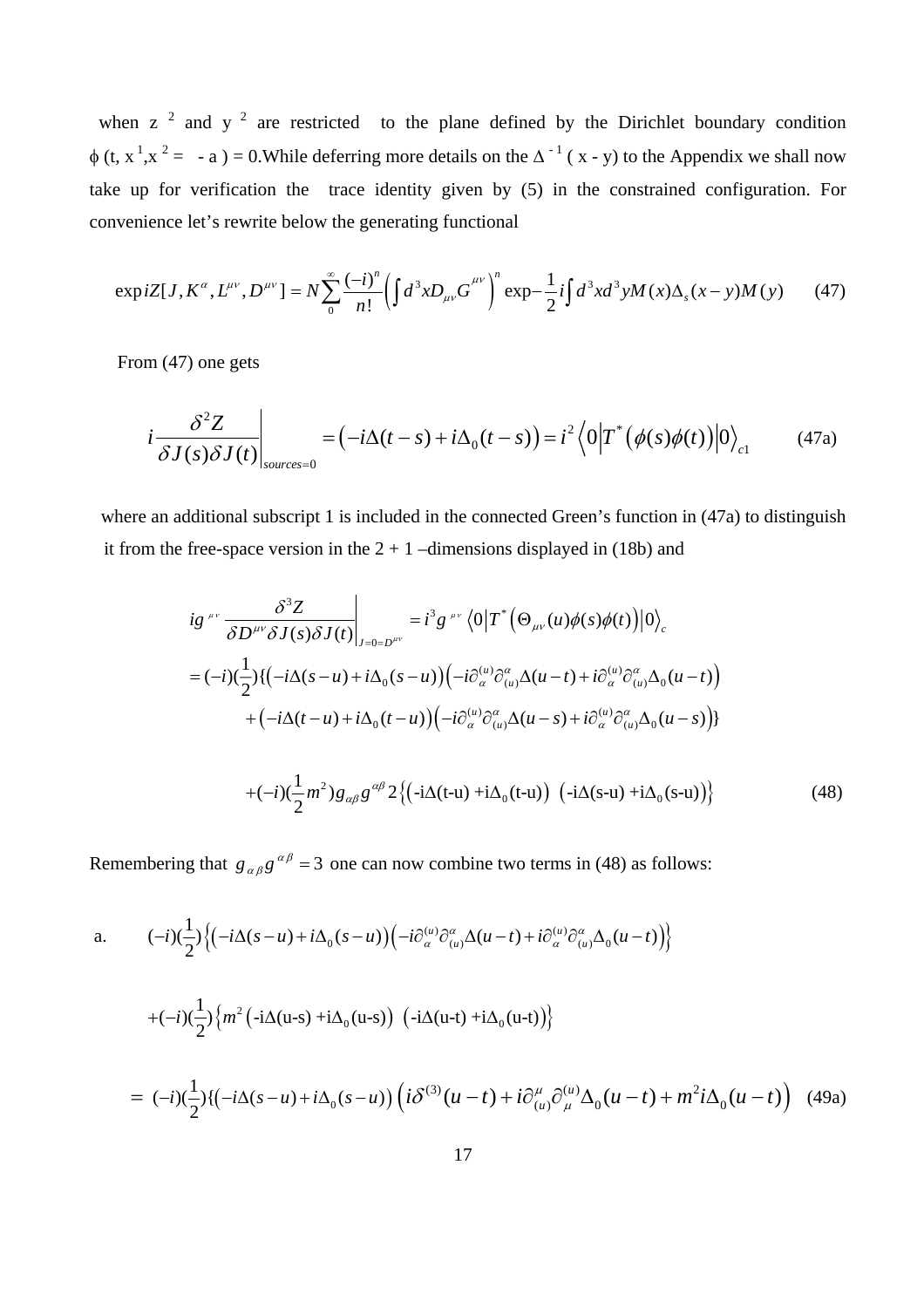b. 
$$
(-i)(\frac{1}{2})\{(-i\Delta(u-t)+i\Delta_0(u-t))(-i\partial_{\alpha}^{(u)}\partial_{(u)}^{\alpha}\Delta(u-s)+i\partial_{\alpha}^{(u)}\partial_{(u)}^{\alpha}\Delta_0(u-s))\}
$$

$$
+(-i)(\frac{1}{2})\{m^2(-i\Delta(u-t)+i\Delta_0(u-t))(-i\Delta(u-s)+i\Delta_0(u-s))\}
$$

$$
= (-i)(\frac{1}{2})\{(-i\Delta(u-t)+i\Delta_0(u-t))\left(i\delta^{(3)}(u-s)+i\partial_{(u)}^{u}\partial_{\mu}^{(u)}\Delta_0(u-s)+m^2i\Delta_0(u-s)\right)\} (49b)
$$

The remainder term in (48) is now

$$
(-i)\left\{2m^2\left(-i\Delta(u-t)+i\Delta_0(u-t)\right)\left(-i\Delta(u-s)+i\Delta_0(u-s)\right)\right\}\tag{49c}
$$

From the generating functional

$$
\exp iZ[J,K] = \frac{1}{W_0} \int [D\phi][Db] \exp i\int d^3x (L+J\phi+Km^2\phi^2+\delta(x^2+a)b(x)\phi(x))
$$
  

$$
= \frac{1}{W_0} \sum_{0}^{\infty} \frac{(-i)^n}{n!} \left( \int d^3x K(x) m^2 \frac{\delta^2}{\delta J^2(x)} \right)^n \int [D\phi][Db] \exp i\int d^3x (L+J\phi+\delta(x^2+a)b(x)\phi(x))
$$
(50)

one can now show that

$$
\left. i \frac{\delta^3 Z}{\delta K(u)\delta J(s)\delta J(t)} \right|_{J=0=K} \equiv i^3 \left\langle 0 \left| T^* \left( \Delta(u)\phi(s)\phi(t) \right) \right| 0 \right\rangle_c
$$
\n
$$
= -2im^2 \left( -i\Delta(u-t) + \Delta_0(u-t) \right) \left( -i\Delta(u-s) + \Delta_0(u-s) \right)
$$
\n(51)

Clearly eq.(51) is the remainder term given by (49c);from (48) and (51) we thus obtain

$$
i^3 g^{\mu\nu} \langle 0|T^* \big(\Theta_{\mu\nu}(u)\phi(s)\phi(t)\big)|0\rangle_c - i^3 \langle 0|T^* \big(\Delta(u)\phi(s)\phi(t)\big)|0\rangle_c
$$
  
=  $(-i)(\frac{1}{2})\{(-i\Delta(s-u)+i\Delta_0(s-u))i\delta^{(3)}(u-t) + (-i\Delta(u-t)+i\Delta_0(u-t))i\delta^{(3)}(u-s)\} + A$ 

Let's now use eq.(47a) to rewrite the r.h.s. above as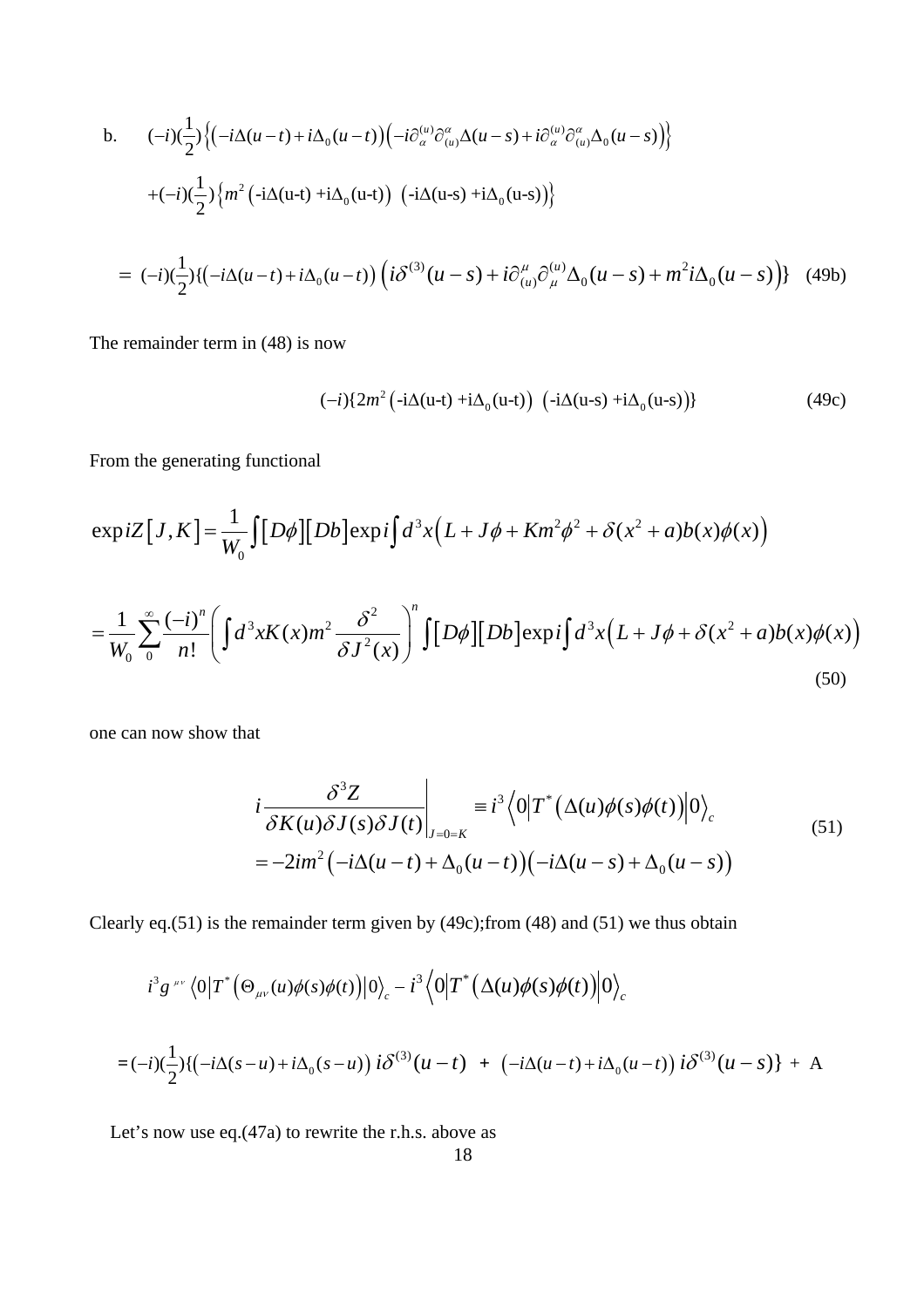$$
= (-i)(\frac{1}{2})\{i^{2}\langle 0|T^{*}(\phi(s)\phi(u))|0\rangle_{c1}i\delta^{(3)}(u-t)+i^{2}\langle 0|T^{*}(\phi(u)\phi(t))|0\rangle_{c1}i\delta^{(3)}(u-s)\} + A
$$
\n(52)

with

$$
\mathbf{A} = (-i)(\frac{1}{2}) \{ (-i\Delta(s-u) + i\Delta_0(s-u)) \left( i\partial_{(u)}^\mu \partial_\mu^{(u)} \Delta_0(u-t) + m^2 i\Delta_0(u-t) \right) +
$$
  

$$
(-i\Delta(t-u) + i\Delta_0(t-u)) \left( i\partial_{\alpha}^{(u)} \partial_{(u)}^\alpha \Delta_0(u-s) + m^2 i\Delta_0(u-s) \right) \}
$$
(53)

We shall now rework eq.(52) as

$$
g^{\mu\nu} \langle 0|T^* \Big(\Theta_{\mu\nu}(u)\phi(s)\phi(t)\Big)|0\rangle_c + \frac{1}{2} \langle 0|T^* (\phi(s)\phi(t))|0\rangle_c \{i\delta^{(3)}(u-t) + i\delta^{(3)}(u-s)\}\
$$

$$
= \langle 0|T^* (\Delta(u)\phi(t)\phi(s))|0\rangle_c + iA \tag{54}
$$

On comparing eq.(54) with (29) above, we notice immediately that the nonzero A in (53) now invalidates the trace identity (29) that was otherwise preserved in free space in  $2 + 1$  dimensions. It is instructive to have a second look at A; for this purpose we recall from eq.(40) that

$$
\Delta_0(x-y) \equiv \int\limits_{v^+ u^+} \Delta(x-v) \Delta^{-1}(v-u) \Delta(u-y)
$$

Clearly therefore

$$
i\left(\partial_{\mu}^{(x)}\partial_{(x)}^{\mu} + m^{2}\right)\Delta_{0}(x - y) = -i\int_{z^{+} s^{+}} \int_{s^{+}} \delta^{(3)}(x - z)\Delta^{-1}(z - s)\Delta(s - y)
$$

$$
= -i\int_{s^{+}} d^{3}z \delta(z^{2} + a)\delta^{(3)}(x - z)\Delta^{-1}(z - s)\Delta(s - y) \qquad (55)
$$

On doing the z- integration in (55) we will get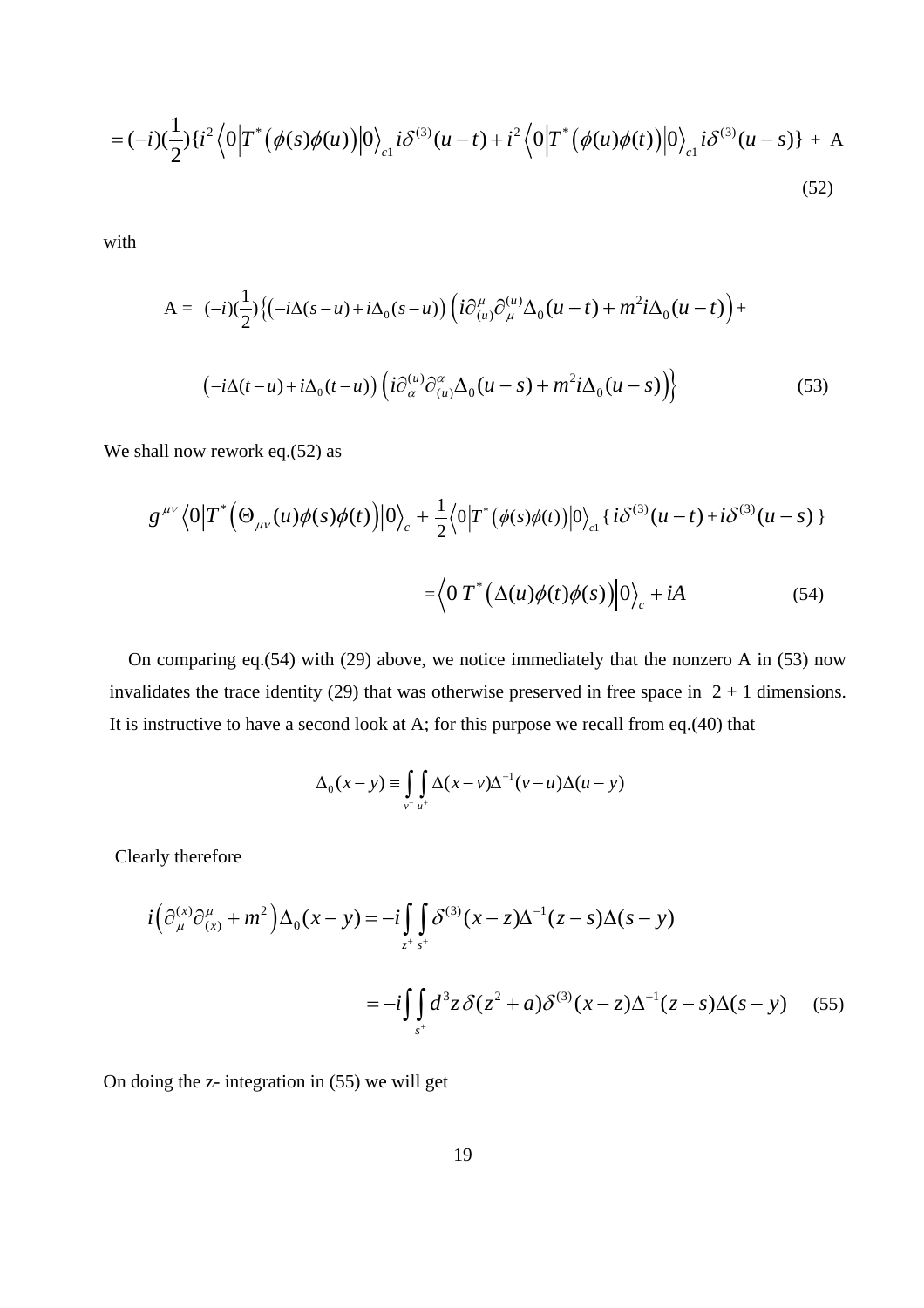$$
i\left(\partial_{\mu}^{(x)}\partial_{(x)}^{\mu} + m^2\right)\Delta_0(x-y) = -i\delta(x^2 + a)\int_{s^+} \Delta^{-1}(x-s)\Delta(s-y) \tag{55a}
$$

By virtue of the Dirac  $\delta$  - function on the r.h.s. of (55a) it is clear that the integral will yield  $\delta^{(2)}$  ( x – y ) when y<sup>2</sup> is also restricted to the plate on which the 2 + 1 dimensional version of eq.(37b),viz.

$$
\int_{u^+} \Delta^{-1}(z - u)\Delta(u - x) = \delta^{(2)}(z - x)
$$
\n(55b)

holds. While referring the reader to the Appendix below for further details on the derivation of both eqs.(37b) and (55b),we shall now use eqs.(55) and (55a) in (53) to obtain

$$
A = (-i)(\frac{1}{2})\{(-i\Delta(s-u) + i\Delta_0(s-u))\} - i\delta(u^2 + a)\int_{x^+} \Delta^{-1}(u-x)\Delta(x-t)\} +
$$
  

$$
(-i\Delta(t-u) + i\Delta_0(t-u))\{-i\delta(u^2 + a)\int_{x^+} \Delta^{-1}(u-x)\Delta(x-s)\}\}
$$
(56)

Note that when  $t^2$  and  $s^2$  are set to - a one can now invoke (55b) to rework A as

$$
A = (-i)(\frac{1}{2})\{(-i\Delta(s-u) + i\Delta_0(s-u))\} \{-i\delta(u^2+a)\delta^{(2)}(u-t)\}\
$$
  
+
$$
(-i\Delta(t-u) + i\Delta_0(t-u))\{-i\delta(u^2+a)\delta^{(2)}(u-s)\}\}
$$
(57)  

$$
= (-i)(\frac{1}{2})\{i^2\langle 0|\overline{T}^*(\phi(s)\phi(u))|0\rangle \} \{-i\delta(u^2+a)\delta^{(2)}(u-t)\} + i^2\langle 0|\overline{T}^*(\phi(u)\phi(t))|0\rangle
$$

$$
= (-i)(\frac{1}{2})\{i^2 \langle 0|T^* (\phi(s)\phi(u))|0\rangle_{c1} \{-i\delta(u^2+a)\delta^{(2)}(u-t)\} + i^2 \langle 0|T^* (\phi(u)\phi(t))|0\rangle_{c1} \{-i\delta(u^2+a)\delta^{(2)}(u-s)\}\}\
$$

Thus

$$
iA = -\left(\frac{1}{2}\right) \left[ \left\langle 0 \middle| T^* \left( \phi(s) \phi(u) \right) \middle| 0 \right\rangle_{c1} \left\{ -i \delta(u^2 + a) \delta^{(2)}(u - t) \right\} \right]
$$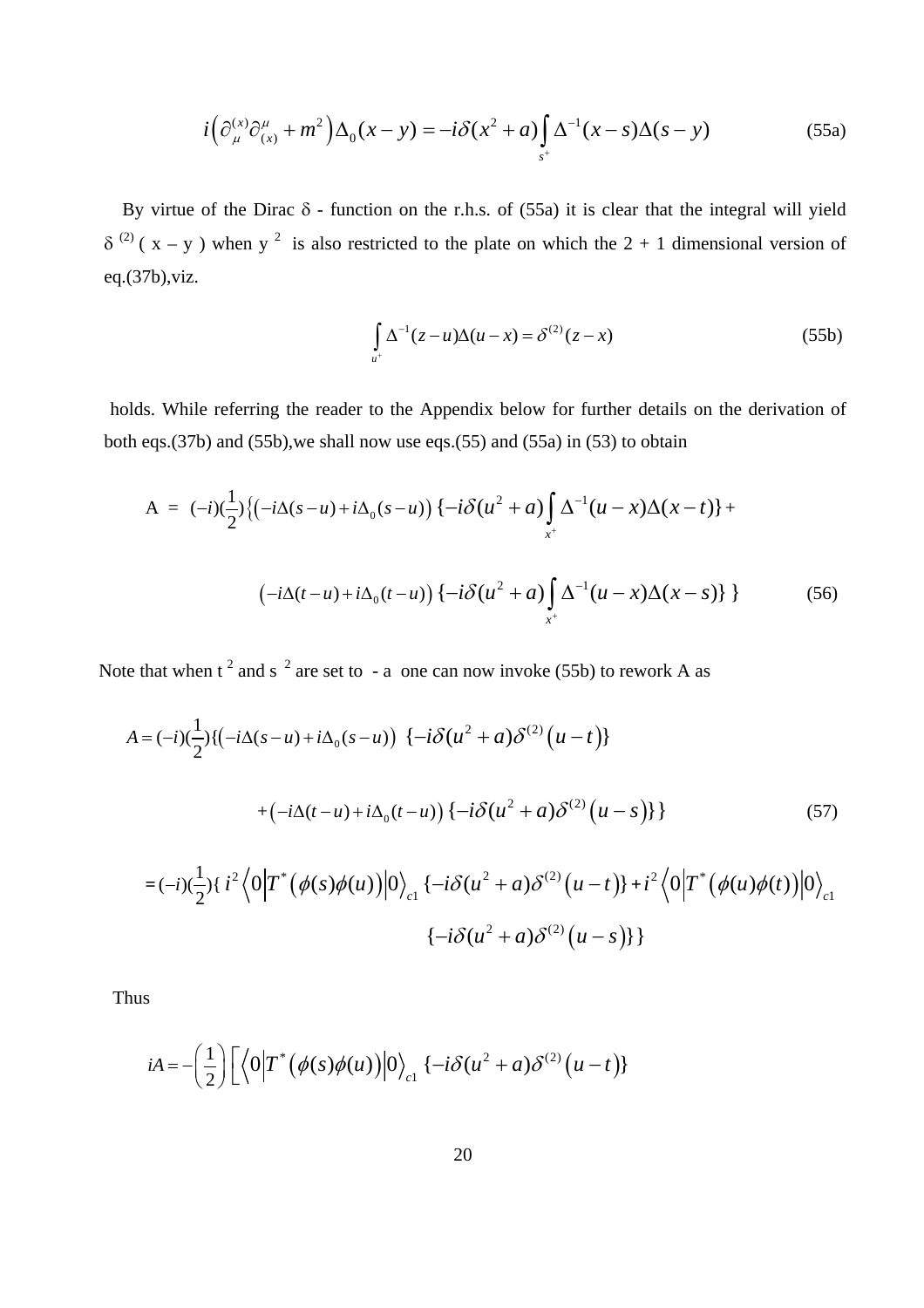$$
+\left\langle 0 \Big| T^* \big( \phi(u)\phi(t) \big) \Big| 0 \right\rangle_{c1} \left\{ -i \delta(u^2+a) \delta^{(2)}(u-s) \right\} \Big] \tag{58}
$$

Identifying  $t^2$  and s<sup>2</sup> with - a enables us to rewrite eq.(58) as

$$
iA = -\left(\frac{1}{2}\right) \left[ \left\langle 0 \middle| T^* \left( \phi(s)\phi(u) \right) \middle| 0 \right\rangle_{c1} \left\{ -i\delta(u^2 - t^2)\delta^{(2)}(u - t) \right\} \right. \\ \left. + \left\langle 0 \middle| T^* \left( \phi(u)\phi(t) \right) \middle| 0 \right\rangle_{c1} \left\{ -i\delta(u^2 - s^2)\delta^{(2)}(u - s) \right\} \right] \tag{59}
$$

(60)

Clearly eq.(60) matches exactly with the second term on the l.h.s. of eq.(54) strongly suggesting that in the constrained configuration that we have adopted for the purposes of this paper there is an *induced* anomalous dimension of (1/2) which is equal to the canonical scale dimension for the massive real scalar field; as emphasized earlier this is peculiar to the planar case and does not obtain for the 1 + 1 dimensional case for which the canonical scale dimension of  $\phi(x)$  is zero. Let's also point out now that the term 'induced' has been used here *intentionally* in the sense that it has appeared because of the introduction of the boundary, implying thereby that it would disappear when the boundary is removed. In the sense used in this paper therefore there is a qualitative difference between  $1 + 1$  and  $2 + 1$  dimensions in so far as the maintenance of the familiar trace identity is concerned on a boundary.

# **Discussion:**

To trace the origin of this 'anomaly' - if one can call it so - in the trace identity it is useful to recall here the functional derivative operator in  $(26)$ , namely,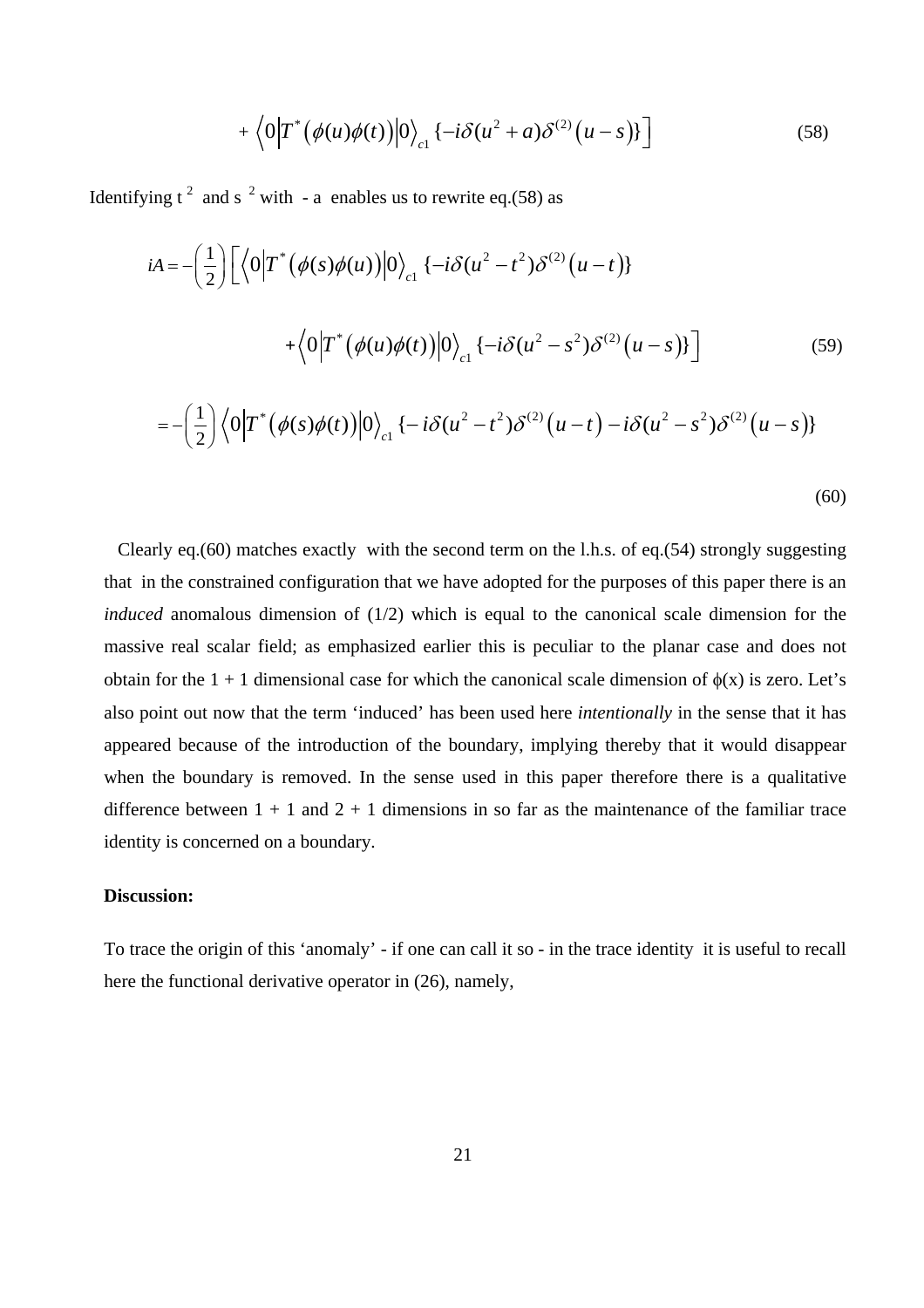$$
G_{\mu\nu} = \frac{3}{4} \frac{\delta^2}{\delta K^{\mu}(y)\delta K^{\nu}(y)} - \frac{1}{4} \frac{\delta^2}{\delta J(y)\delta L^{\mu\nu}(y)}
$$

$$
- \frac{1}{2} g_{\mu\nu} \left[ \frac{1}{2} \frac{\delta^2}{\delta K^{\alpha}(y)\delta K_{\alpha}(y)} - m^2 \frac{\delta^2}{\delta J(y)\delta J(y)} - \frac{1}{2} g_{\alpha\beta} \frac{\delta^2}{\delta J(y)\delta L_{\alpha\beta}(y)} \right]
$$

Notice that on doing the functional differentiation to calculate the l.h.s. of eq.(48) the first and third term in  $g^{\mu\nu}G_{\mu\nu}$  cancel exactly when  $g^{\mu\nu}g_{\mu\nu} = 3$ ;this is the reason why the r.h.s. of (48) is slimmer than expected in that it contains only the contributions from the three remaining terms in  $G_{\mu\nu}$ . This happens in  $1 + 1$  dimensions too as a quick glance at eq.(22) confirms, but a second look at eqs.(21a)versus (26) shows that there are two extra terms in G  $_{\mu \nu}$ , namely the second and the fifth, both due to the nonzero field virial in the planar - as opposed to the  $1 + 1$  dimensional - case .To take the argument further, the effect of these extra terms shows up in the constrained case due to the additional presence of the  $\Delta_0(x-y)$  in the modified propagator  $\Delta_s(x-y)$  - see (47a) above resulting from the introduction of a boundary in the  $2 + 1$  dimensional case. Put differently, the twin effects of the nonzero virial and the modified propagator  $\Delta$  s (x – y ) are together responsible for the failure of the trace identity in the  $2 + 1$  dimensional case when one transits from free space to a constrained one, the latter distinguished by a boundary on which the Dirichlet condition  $\varphi$  (t,  $x^1$ ,  $x^2 = -a$ ) = 0 is imposed.

It is important here to underline an earlier observation in this section that the coefficient of the anomalous term – see eq.(60) above – is the same as the canonical scale dimension which is  $\frac{1}{2}$  in the  $2 + 1$  dimensional case; the absence of the 'anomaly' in  $1 + 1$  dimensions can thus be regarded as due to the zero value of the canonical scale dimension for  $\phi$  (x) in this case. It also stands to reason that the 'anomalous' result reported in this paper for the trace identity associated with the Lagrangian for the noninteracting massive real scalar field in  $2 + 1$  dimensions will definitely prevail – given the premises used in the calculation here - when one extends this investigation to other field theories especially those where the canonical scale dimension is not zero; this is in progress and will be reported elsewhere.

Let's now conclude this paper on a hypothetical but hopeful note; in doing so we are encouraged by the fact that Casimir forces have now been measured precisely, the experiment by Lamoreaux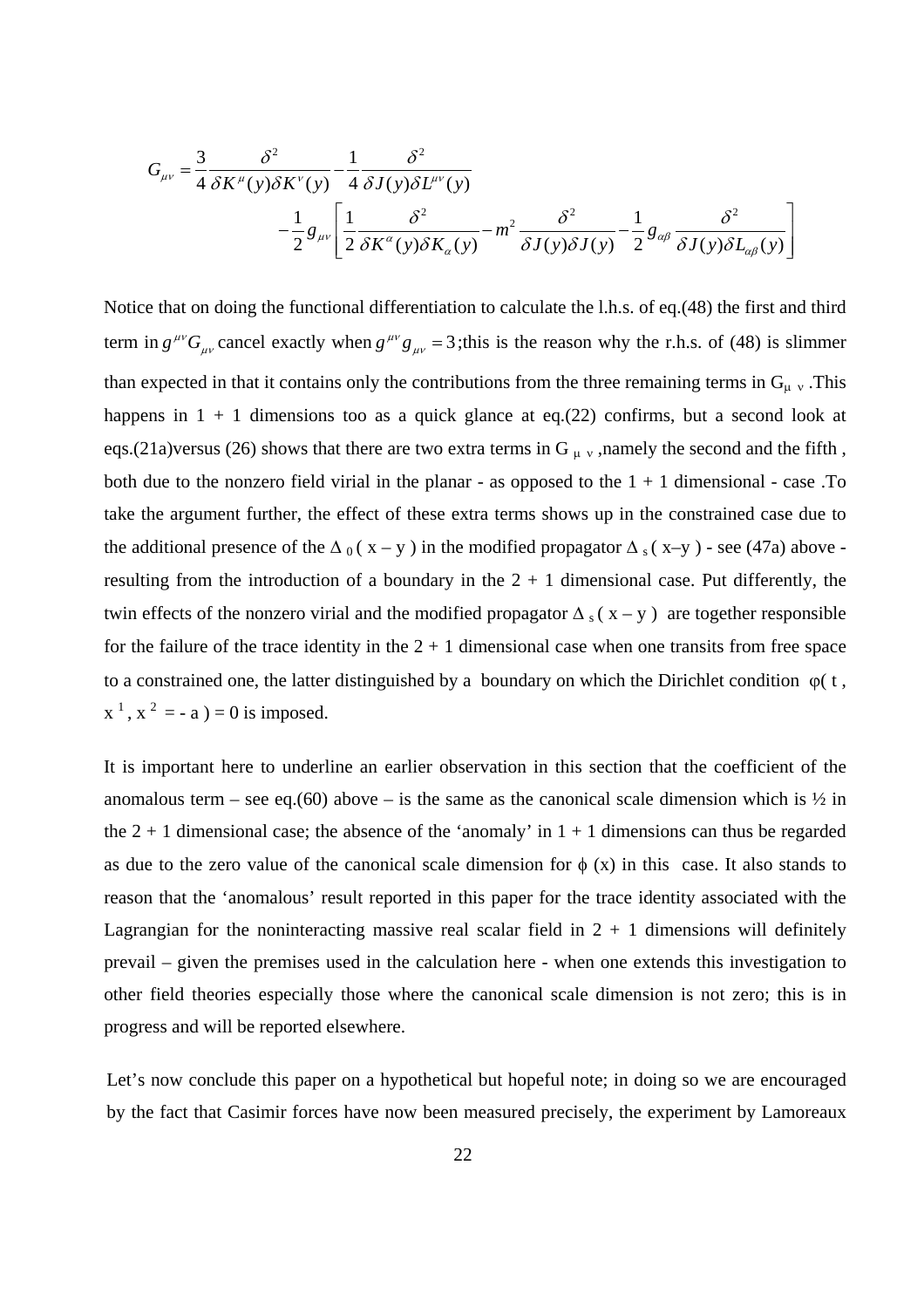[8] being the first in a modern phase of Casimir force measurements. While relegating the details of that experiment and subsequent developments therein to the review by Bordag et al.[4] we must point out here that Casimir forces also play a significant role in micro-and nanometer size structures. More precisely, it is now recognized [9] that these forces need to be factored in the design and modeling of MEMS and nanoelectromechanical systems(NEMS); as a spin-off from these experimental advances we hazard the guess that the theoretical view-point taken in two recent papers by Cavalcanti[10] and Hertzberg et al. [11] on the Casimir piston could be of some relevance to the results of this paper.

In other words, the idea we are putting across now is at best tentative and needs to be worked on carefully, more so as the Dirichlet boundary condition is now imposed on a single plate in this paper and not on the walls of a two-dimensional box of dimensions L x b as in Ref.10.However, to pursue this example further, one would now have to calculate the energy-density on the movable piston of Ref.10 for both finite L - with the Dirichlet boundary condition on the single plate which now becomes the wall – and then let  $L \rightarrow \infty$  thus inferring the force on the piston. We should then be able to estimate the role of the piston-base separation on the Casimir force and relate our result to that obtained by Hertzberg et al.[11];additional features involving aspect ratios as discussed in earlier papers[12] could also perhaps be relevant given the role of dilatations in this paper.

Whereas the above remarks anticipate a future course for the work done in this paper in a vague but qualitative fashion while tuning it to the recent laboratory work mentioned above on the Casimir effect, let's comment finally that an extension of the work reported here to the Maxwell-Chern-Simon Lagrangian in  $2 + 1$  dimensions is presently in progress; the details of which will be published elsewhere.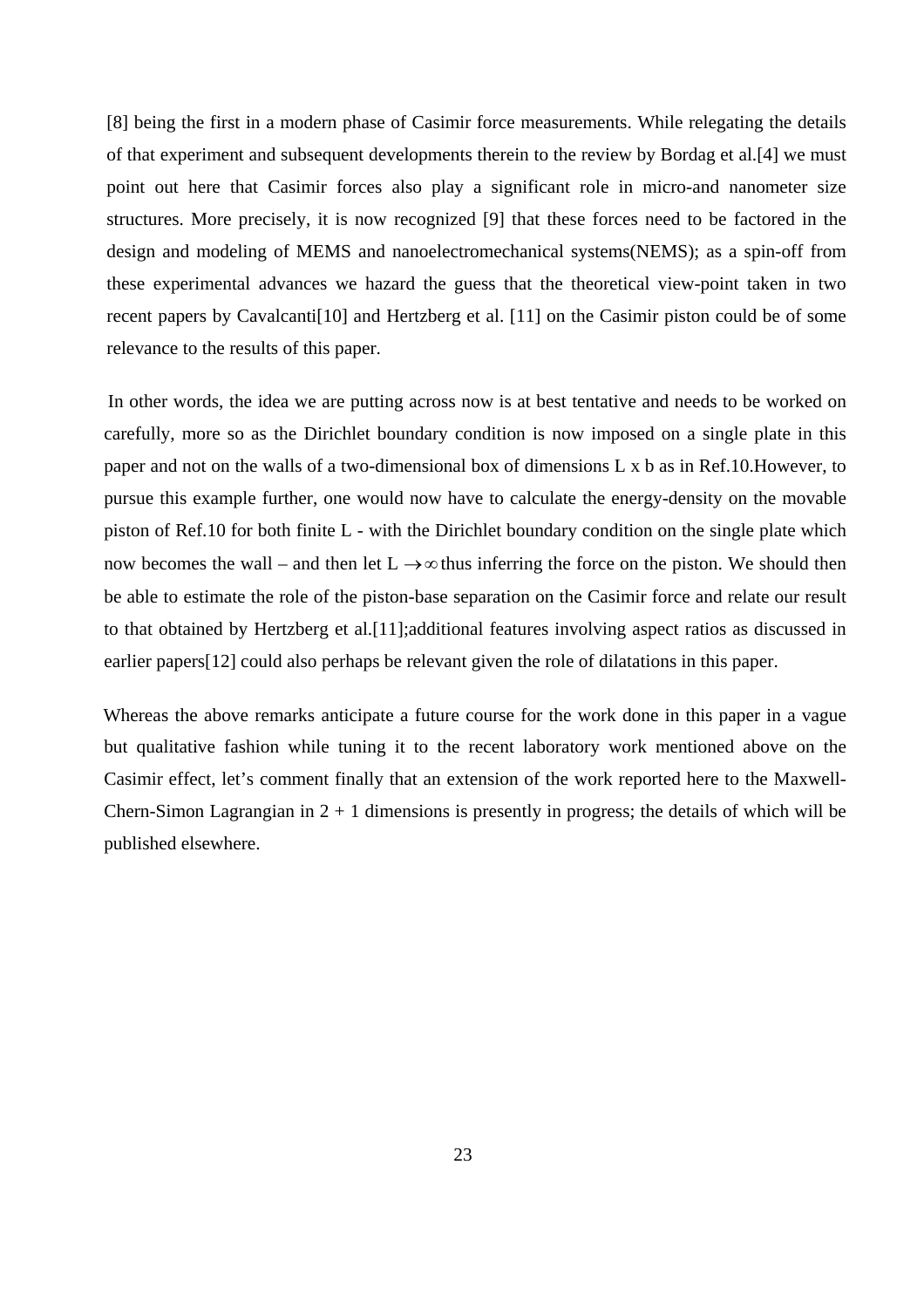# **Appendix**

We present here the relevant formulae for  $\Delta^{-1}$  ( $x - y$ ) beginning with 1 + 1 dimensions; the propagator that we shall use is given by

$$
i\Delta(x-y) = i\int \frac{d^2 p}{(2\pi)^2} \frac{\exp i p \cdot (x-y)}{p^2 - m^2 + i \varepsilon}
$$
 (A1)

Performing a Wick rotation gets us

$$
i\Delta(x-y) = -i^2 \int_{-\infty}^{\infty} \frac{dp_0}{4\pi} e^{-ip_0(x_0-y_0)} \frac{e^{-\left(p_0^2 + m^2\right)^{1/2}|x_1-y_1|}}{\left(p_0^2 + m^2\right)^{1/2}}
$$
(A2)

Undoing the Wick rotation now gives

$$
i\Delta(x-y) = -i^2 \int_{-\infty}^{\infty} \frac{dp_0}{4\pi} e^{-ip_0(x_0-y_0)} \frac{e^{-i(p_0^2 - m^2 + i\varepsilon)}^{1/2} |x_1 - y_1|}{\left(p_0^2 - m^2 + i\varepsilon\right)^{1/2}}
$$
(A3)

We shall now define

$$
i\Delta^{-1}(x-y) = i\left(-\frac{2}{i}\right)\int_{-\infty}^{\infty}\frac{dp_0}{2\pi}e^{-ip_0(x_0-y_0)}\left(p_0^2 - m^2 + i\varepsilon\right)^{1/2}e^{i\left(p_0^2 - m^2 + i\varepsilon\right)^{1/2}|x_1-y_1|}\tag{A4}
$$

sothat

$$
\int_{y^{+}} i\Delta(x-y)i\Delta^{-1}(y-z) = i^{2}\left(-\frac{i}{2}\right)\left(-\frac{2}{i}\right)\int_{y^{+}\infty}^{\infty} \int_{z}\frac{dp_{0}}{2\pi} \frac{dq_{0}}{2\pi} e^{-ip_{0}(x_{0}-y_{0})}e^{-iq_{0}(y_{0}-z_{0})}\left\{\frac{e^{-i\left(p_{0}^{2}-m^{2}+ie\right)^{1/2}|x_{1}-y_{1}|}}{\left(p_{0}^{2}-m^{2}+ie\right)^{1/2}}\right\}
$$
\n
$$
\left(q_{0}^{2}-m^{2}+ie\right)^{1/2} e^{i\left(q_{0}^{2}-m^{2}+ie\right)^{1/2}|y_{1}-z_{1}|}\right\}
$$
\n(A5)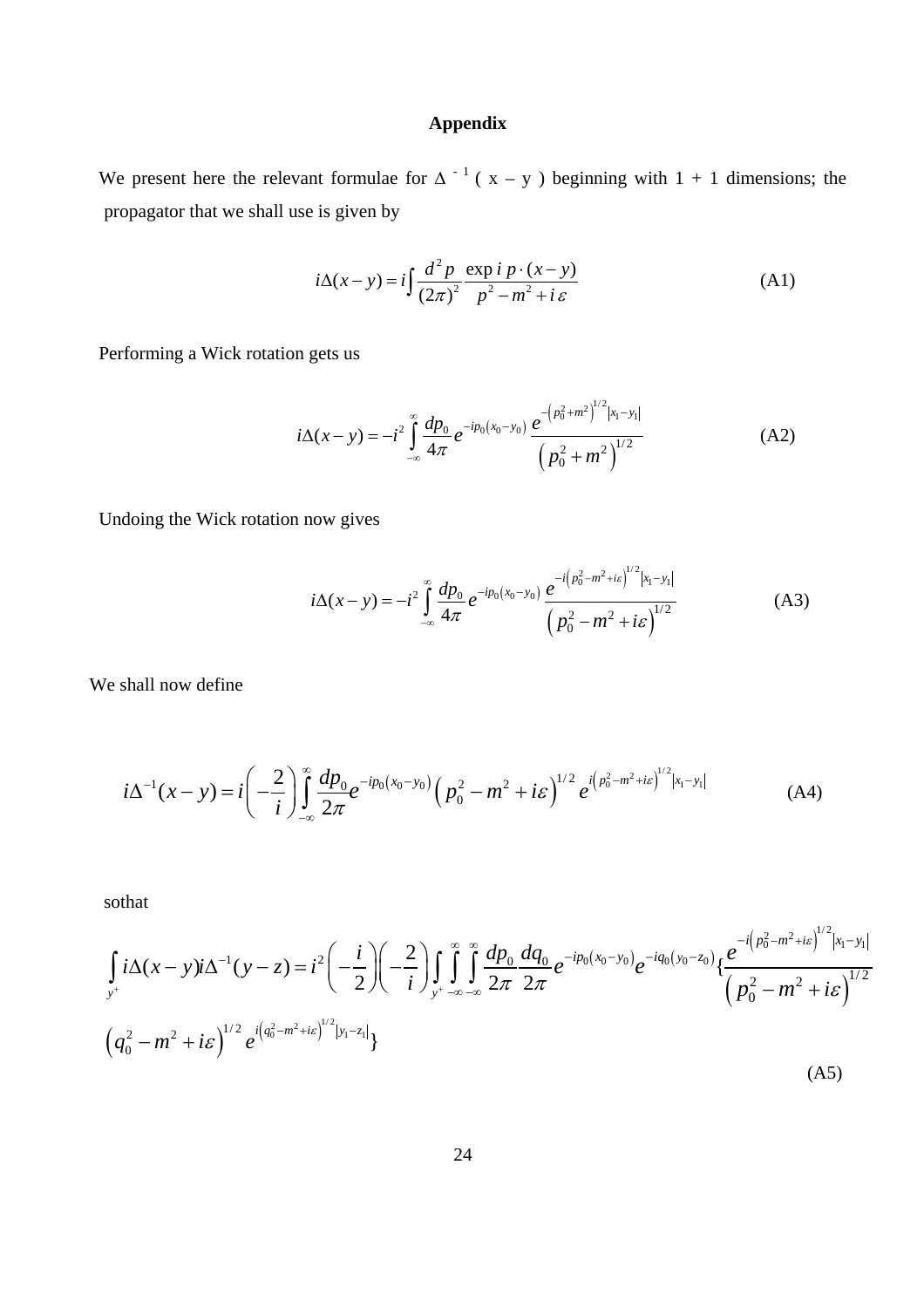Integrating now over y<sup>0</sup> gives  $(2\pi)\delta(p_0 - q_0)$  so that (A5) now becomes

$$
\int_{y^+} i\Delta(x-y)i\Delta^{-1}(y-z)=i^2\int_{-\infty}^{\infty} \frac{dp_0}{2\pi}e^{-ip_0(x_0-z_0)}e^{i(p_0^2-m^2+i\varepsilon)^{1/2}|y_1-z_1|}e^{-i(p_0^2-m^2+i\varepsilon)^{1/2}|x_1-y_1|}
$$
(A6)

with  $y^{-1} = -a$ . When  $x^{-1}$  and  $z^{-1}$  are restricted to the plate so that  $x^{-1} = -a = z^{-1}$  one easily gets  $\delta (p_0 - q_0)$  for the integral; this is (37b).

Naturally, an extension of the above exercise to  $2 + 1$  dimensions is immediate and begins with

$$
i\Delta(x-y) = i\int \frac{d^3 p}{(2\pi)^3} \frac{\exp i p \cdot (x-y)}{p^2 - m^2 + i \varepsilon}
$$
 (A7)

Integrating over  $p_2$  and repeating the same steps as was done in working through (A1) to (A3) one obtains

$$
i\Delta(x-y) = -i^2 \int \frac{d^2 p}{2(2\pi)^2} e^{-ip \cdot (x-y)} \frac{e^{-i(p^2 - m^2 + i\varepsilon)}^{1/2}|x_2 - y_2|}{\left(p^2 - m^2 + i\varepsilon\right)^{1/2}}
$$
(A8)

One now defines

$$
i\Delta^{-1}(x-y) = i\left(-\frac{2}{i}\right)\int \frac{d^2p}{(2\pi)^2}e^{-ip(x-y)}\left(p^2 - m^2 + i\varepsilon\right)^{1/2}e^{i\left(p^2 - m^2 + i\varepsilon\right)^{1/2}|x_2 - y_2|}\tag{A9}
$$

so that the counterpart of (A5) will now be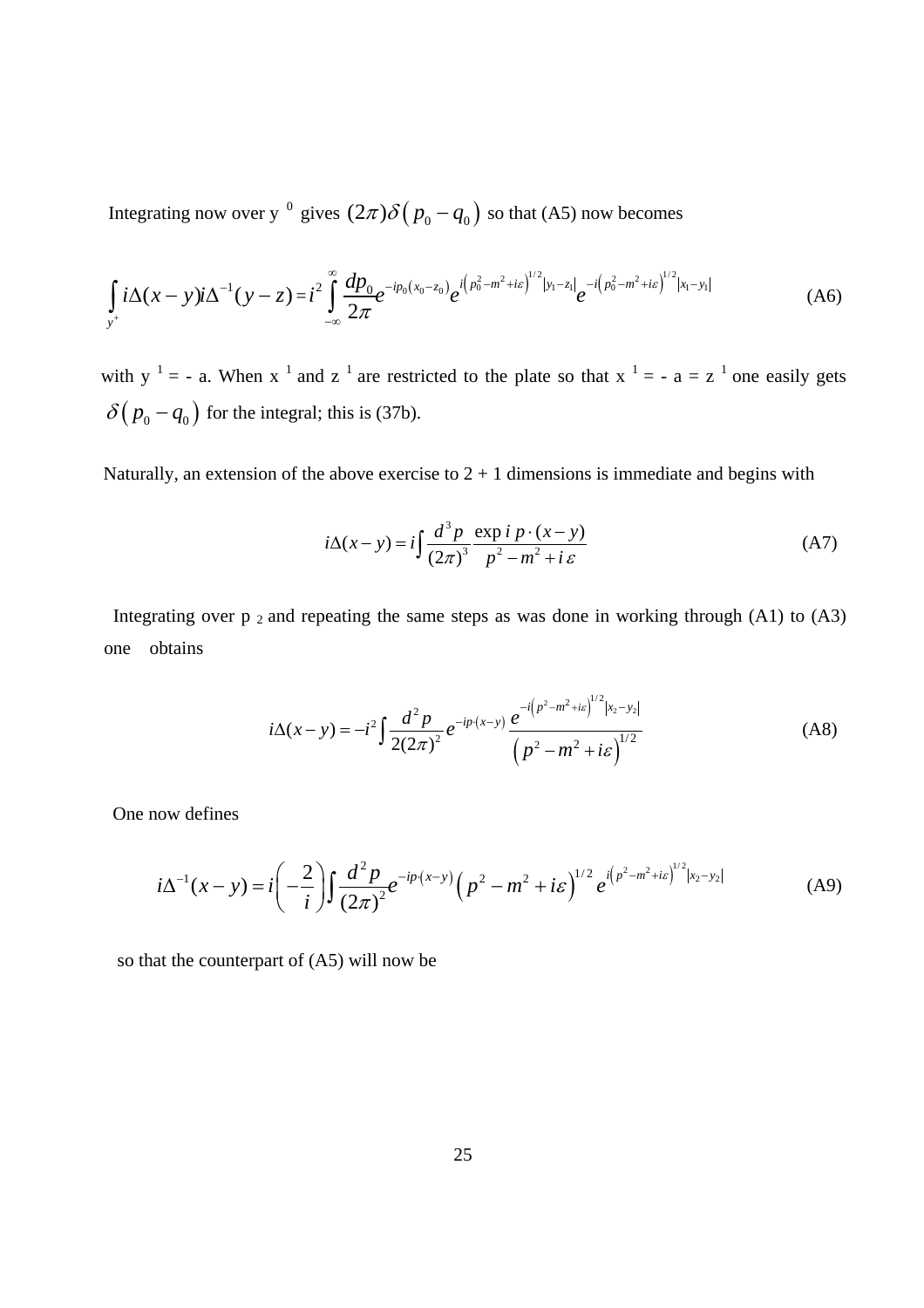$$
\int_{y^+} i\Delta(x-y)i\Delta^{-1}(y-z) = i^2 \left(-\frac{i}{2}\right) \left(-\frac{2}{i}\right) \int_{y^+} \int_{-\infty}^{\infty} \int_{-\infty}^{\infty} \frac{d^2p}{(2\pi)^2} \frac{d^2q}{(2\pi)^2} e^{-ip\cdot(x-y)} e^{-iq\cdot(y-z)}
$$
\n
$$
\left\{\frac{e^{-i\left(p^2 - m^2 + i\varepsilon\right)^{1/2}|x_2 - y_2|}}{\left(p^2 - m^2 + i\varepsilon\right)^{1/2}} \left(q^2 - m^2 + i\varepsilon\right)^{1/2} e^{i\left(q^2 - m^2 + i\varepsilon\right)^{1/2}|y_2 - z_2|}\right\}
$$
\n(A10)

Remembering that is a symbol for  $\int d^3x \delta(x^2 + a)$ *x*+  $\int$  is a symbol for  $\int d^3x \delta(x^2 + a)$ , one obtains on doing the space

integration and the resulting integration over one of the momentum variables the relation

$$
\int_{y^{+}} i\Delta(x-y)i\Delta^{-1}(y-z) = i^{2} \int \frac{d^{2}p}{(2\pi)^{2}} e^{-ip\cdot(x-z)} e^{-i(p^{2}-m^{2}+i\varepsilon)^{1/2}|x_{2}-y_{2}|} e^{i(p^{2}-m^{2}+i\varepsilon)^{1/2}|y_{2}-z_{2}|}
$$
(A11)

Note that on identifying x <sup>2</sup> and z <sup>2</sup> with –a one recovers  $\delta^{(2)}(p-q)$  thus yielding the 2dimensional version of (37b) namely,

$$
\int_{y^+} i\Delta(x-y)i\Delta^{-1}(y-z) = i^2 \delta^{(2)}(x-z)
$$
\n(A12)

Both eqs.(37b) and (A12) above are the counterparts of eq.(25) of Bordag and Lindig [6].